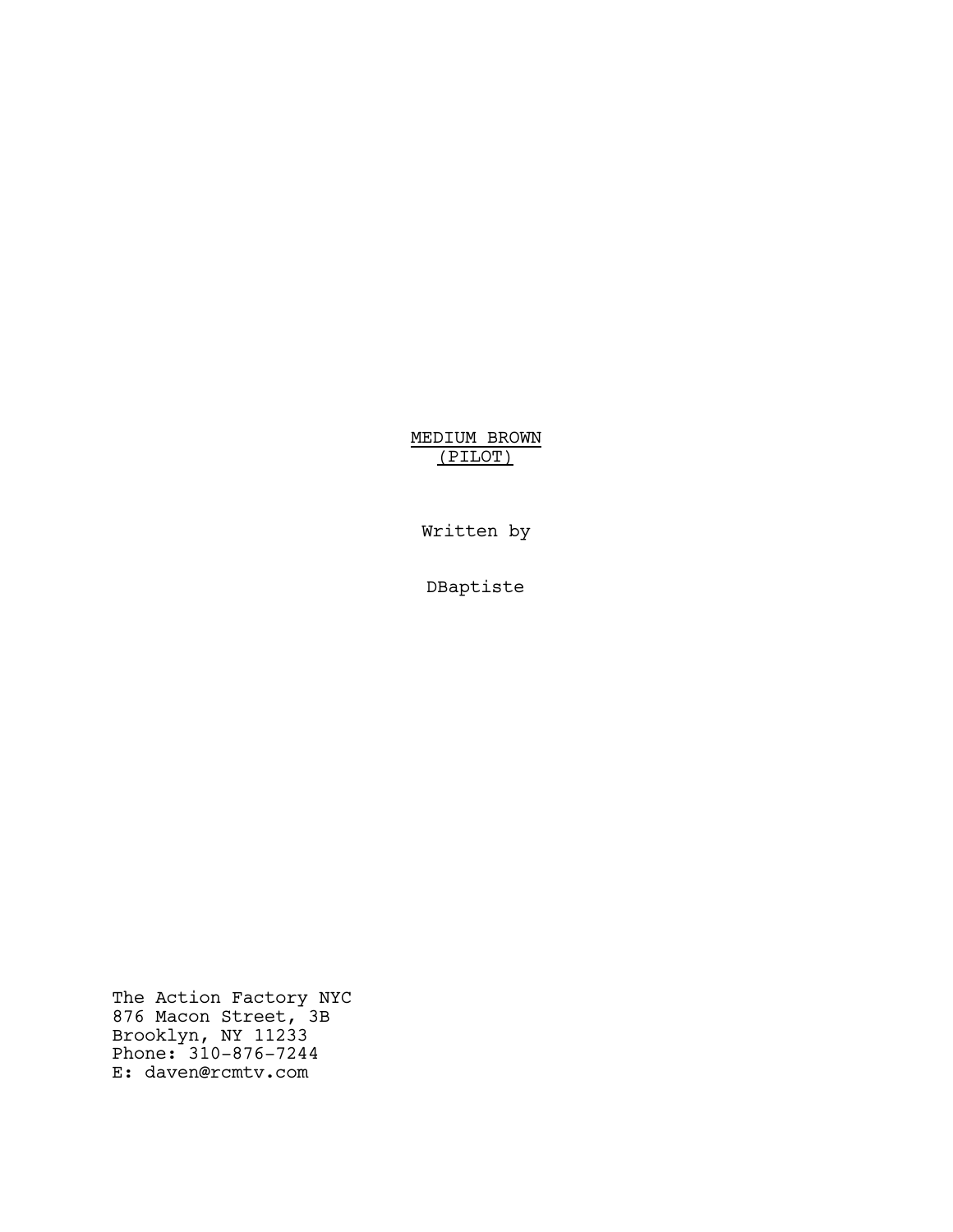### 1 EXT. SUBWAY STATION/PLATFORM - MORNING 1

Impatient passengers scrum for position as the J train comes to a screeching halt. The door opens and MEDIUM BROWN (29, curvy) falls out and over way too many bags.

She piles them on her back and rolls some, end over end, towards the staircase as people bump pass her, and bump pass her, and bump then pass her again.

#### MEDIUM

(slight Southern Drawl) Well Damn.

ON STAIRS- Medium chases several falling bags and boxes. She gathers everything back. As Medium rounds the corner,

#### MEDIUM

Damn.

She notices the broken escalator and then finds the two flights of mountainous stairs. Welcome to New York.

2 EXT. SUBWAY STATION ENTRANCE - MOMENTS LATER 2

Medium brings up the last bag and sits on one of her trunks. She notices a bag is missing. She counts and recounts. A bag is missing.

#### MEDIUM

(shouts to no one) That box had my momma's prize winning gravy I brought for my man. I hope ya'll enjoy it.

She pulls out her flip phone, it is dead.

# MEDIUM

Well I be damn.

She notices CRACKHEAD CARL (40's, beady hair and tattered clothes) and his girlfriend CYNTHIA (20's, the former prom queen) vanity makes her adjusts the patch over her eye as the Southern Belle approaches.

> MEDIUM Ma'am, Sir excuse me. My name is Medium, its my first time in New York and my phone died. Do y'all know how to get to Halsey Street?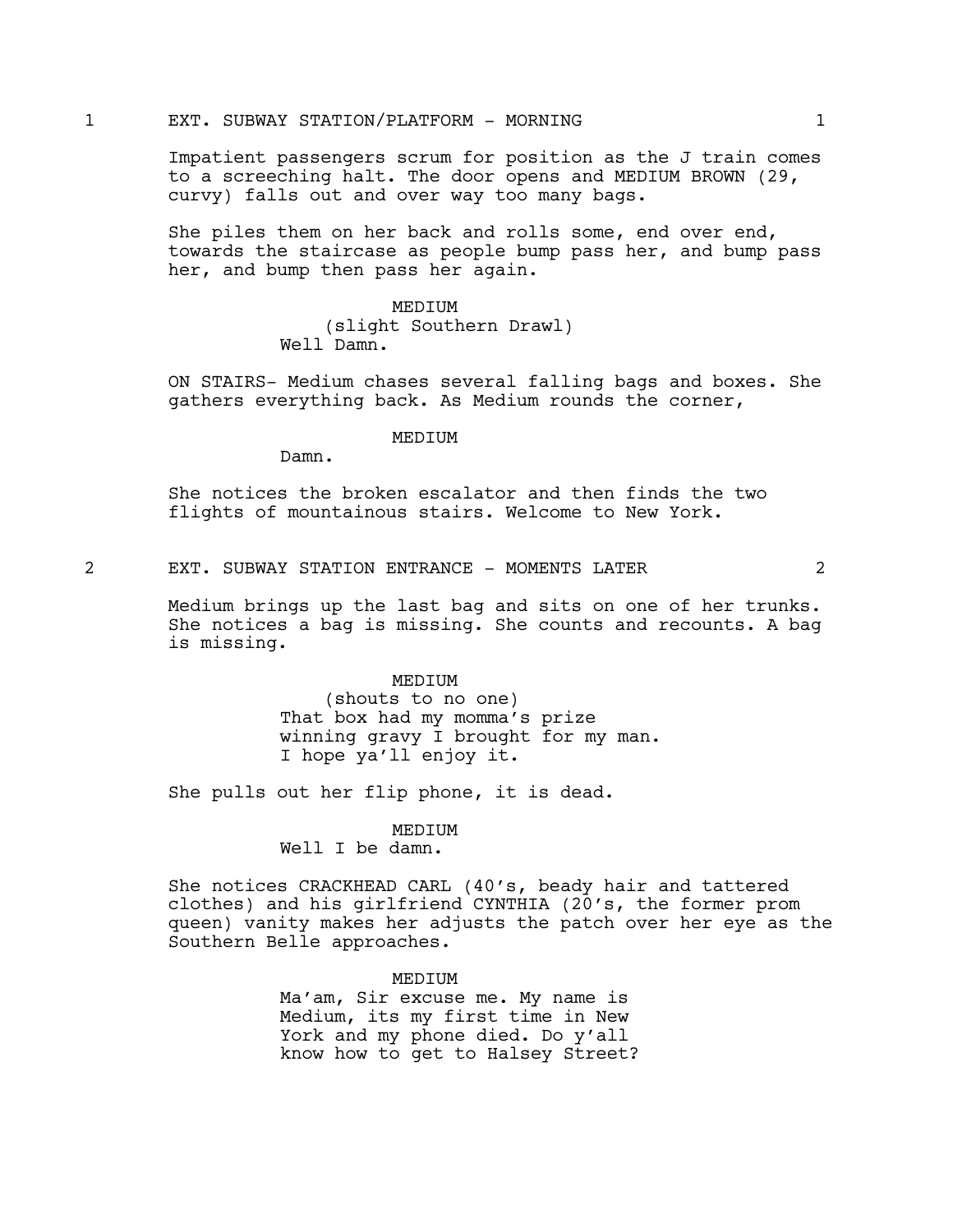**CYNTHIA** (surprisingly proper) Halsey? Yes I would love to help you with that.

Medium is confused. Carl taps his "change cup", shushing Cynthia.

> CARL If you want direction please liberate your pocket change into my slush fund or agitate the gravel.

Medium bends down eye level with the scheming vagrants knocking over an eligible card board sign. Medium grabs a sharpie from the slush fund cup and doodles.

#### MEDIUM

Well sir, I don't feel right about advocating your crack habit with money, being that I've never done drugs in my life (then) unless you count the time I mistook my cousin Dre's stash for Oregano and used it on my Herb and Garlic Mash Potatoes (sutto) Poor Nana never quite got that leg properly attached again.

Cynthia adjusts her patch for a better view. The antsy drug addict reads and chuckles.

> MEDIUM Take this sign and go near the financial district and read it to nerdy business men.

CARL (pop lock dancing) That'a get me activate medicine?

#### MEDIUM

You'll make enough money to buy Columbia if you like. Now, Halsey Street? I wanna surprise my man and kiss my baby before he leaves for work.

CARL Ain't nothing good every happen from poppin' up on a man.

MEDIUM I'm only a day early.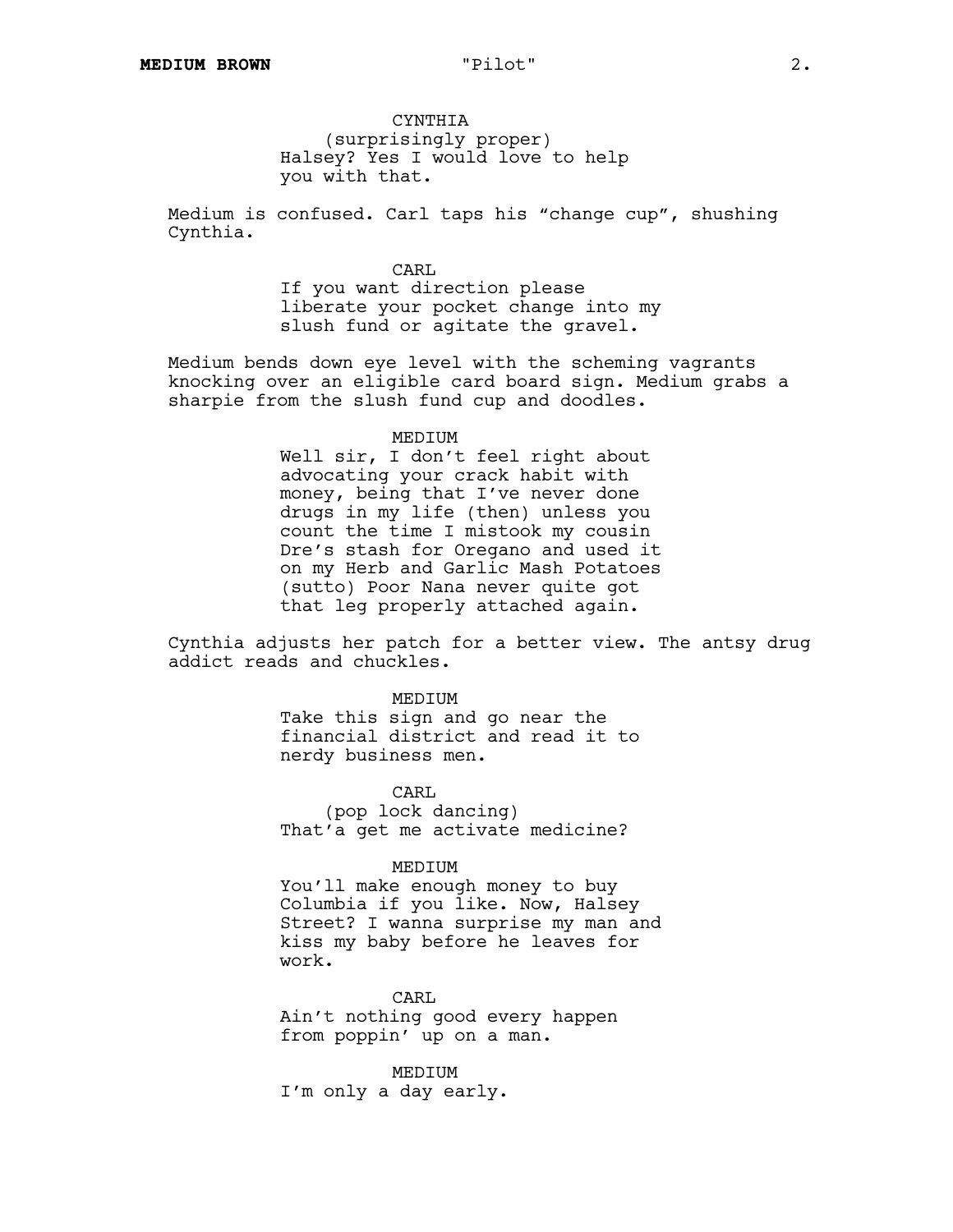CARL

I'm sure your child is way past feeding time. I know titty milk when I seen't it, that's why my mouth is waterin'.

Carl hands her a filthy napkin. Medium notice the large spill on her shirt. Ugh!

# 3 EXT. MYRON'S APARTMENT - MORNING 3

Medium strolls up with the luggage in tow on a stolen toddler's wagon cart.

4 INT. MYRON'S BUILDING/LOBBY - MORNING 4

BILLY (50's, round, greasy face with an overgrown mustache which hides his top lip, laughs after everything he says whether its funny or not) stops Medium midway up the steps.

> BILLY Hey, hey, hey. If you here to turn tricks down at the basement steps I only have a late afternoon spot left.

Medium pays no attention to the self appointed doorman and looks to buzz the love of her life. She rings 5D.

> FEMALE VOICE 1 (os, friendly) Baby daddy got a door man, he's cute in a bummie Uncle Phil type of way.

WE HEAR two distinct, FEMALE VOICES os (*these are the internal thoughts of Medium, WE HEAR the different voices as she does).* Medium impatiently rings the buzzer again. Smiles at Billy.

> BILLY That thang don't work. Who you here for?

MEDIUM Myron Mitchell? 5D? Do you have a mobile phone?

BILLY Ohhhh you must be Lil' Bits momma? (looks at bags)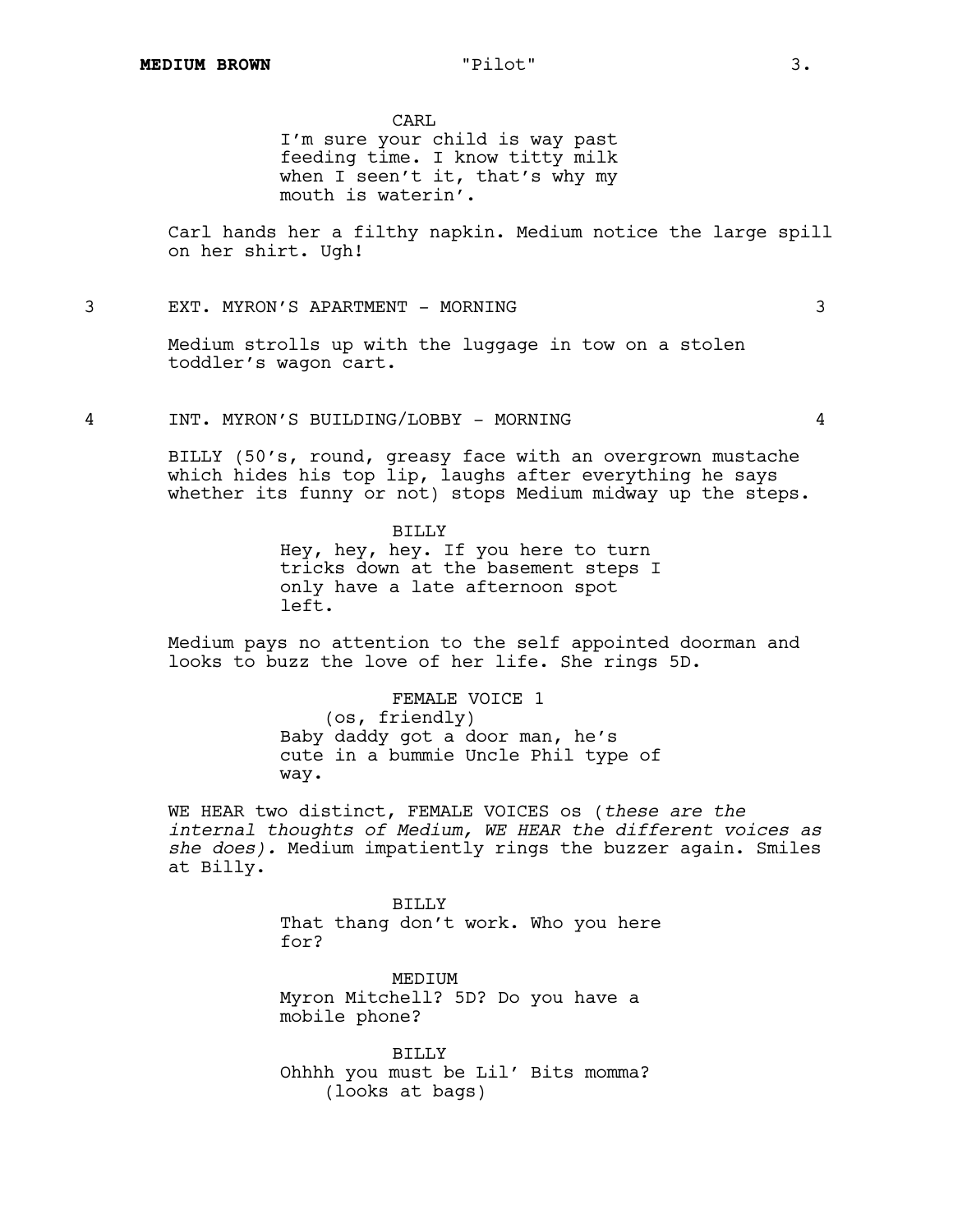I guess he's not done been'a playa ways since you ain't got a key.

FEMALE VOICE 2 (impatient) Tell fake Uncle Phil to move his fat ass out the way if he ain't gonna help with these bags.

Billy pulls out a bag of keys, opens the door.

# MEDIUM

Is there a service elevator...?

They both look at the luggage, then at each other. Back to the bags and to each other. So much for help.

> BILLY Dis what ya call a walk up... Like walk yo ass up to the fif' flo', but I will help you out this time.

> FEMALE VOICE 2  $($ os $)$ Ah man fake Uncle Phil is alright.

BILLY I'll watch ya stuff while you take it to the 5th floor. Lotta thieves and crooked crumbs round here.

FEMALE VOICE 1 Uncle Phil can go dodge ball on the freeway.

# 5 INT. MYRON'S APARTMENT/HALLWAY MORNING 5

Medium checks herself in a nearby mirror, she's messy, but still cute. AT THE DOOR - She covers the peephole and knocks. WE HEAR scurrying and an inaudible female voice.

> FEMALE VOICE 1 Wait that sounds like a chicka?

Puzzled, she fervently raps on the door. The scurrying stops for a quick moment then–

> BERNETTA (os) Oh you yo got side hoes poppin' up over here now?!

She bangs. WE HEAR a mannish girly scream.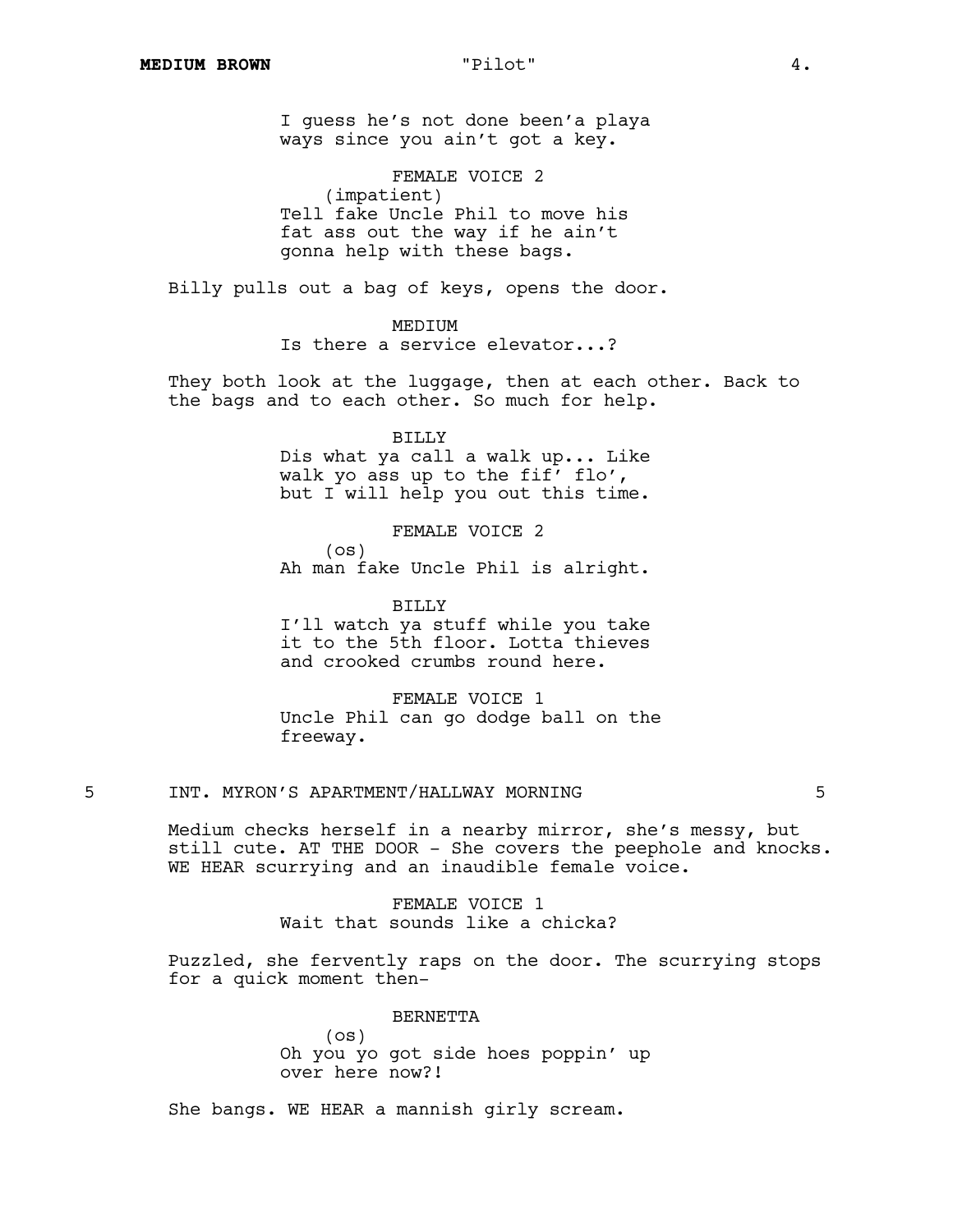FEMALE VOICE 3  $($ os $)$ You betta swing on the first Yotch you see.

WE HEAR the chain come off the door Medium readies her fists in an under handed "fist to cuffs style".

> FEMALE VOICE 3 This ain't the Titanic.

The door flies open. BERNETTA (20's, four foot nothing, spicy and Puerto Rican) introduces herself, butcher's knife first, backing Medium up against the hallway wall.

> BERNETTA You came to get cut?

FEMALE VOICE 3 Nope. Bye.

MEDIUM (yelling towards the door) MYRON!!! Where's my daughter?

BERNETTA (yelling to the door) Oh Biggie Smalls can be around your kid, but cuz I got a few felonies and a husband I can't?

STOLLEY, (30's, a sloppy built giant) limps out dripping wet, wiping hot grits that were just thrown on him off his face.

Hoe?

STOLLEY Baby, baby, let me explain, that hoe...

BERNETTA Let you explain what? MEDIUM

Stolley squints at Medium still wiping grits.

STOLLEY Who dis hoe? (to Bernetta) I don't know who this hoe is?

BERNETTA Imma cut her a crooked smile then well see how much which hoe know who know who.

Huh?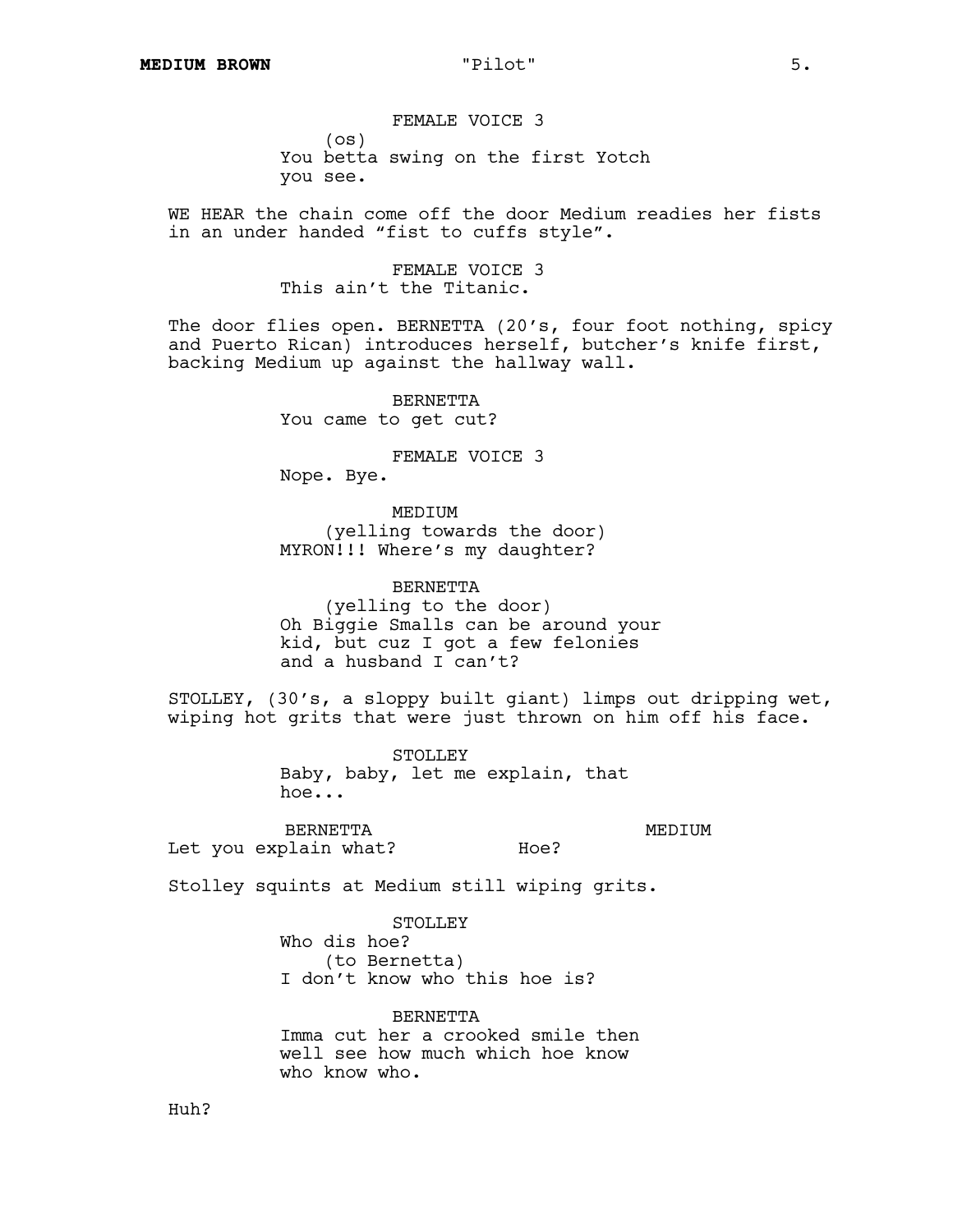MEDIUM (quivering) Lady, ma'am. I don't know this man from Adam. My name is Medium Brown and I'm just moved here from Mississippi, somebody stole my momma gravy and a, and a, and a-

BERNETTA (southern drawl) Spit it out or swallow Ms. Cellie.

#### MYRON

(os) Stow', my dude?

MYRON MITCHELL (handsome 30's, grown man type, with cut muscles beaming from under his cinnamon skin) inches down the hallway with a baby in a one shoulder nap sack. Notices Medium.

#### MYRON

Babe?

He leaps between the knife wielding lover and Medium.

6 INT. MYRON'S APARTMENT/LIVING ROOM - MORNING 6

Medium gives her baby girl kiss after kiss, while Myron dashes back and forth putting the finishing touches on his well planned outfit. This conversation goes between the kitchen, bathroom and dining area of the small, but well manicured space, which is homely yet epicurean.

MYRON

Baby, I don't like that, you know I woulda came and got you.

MEDIUM

But it would have ruined my surprise and my introduction to such fine Brooklyn knife welding etiquette.

FEMALE VOICE 1 Courtesy of a Rhonda Rousey.

IN THE KITCHEN -

MYRON

I coulda sent a car or you coulda took uber- oh yeah you can't uber on a flip phone.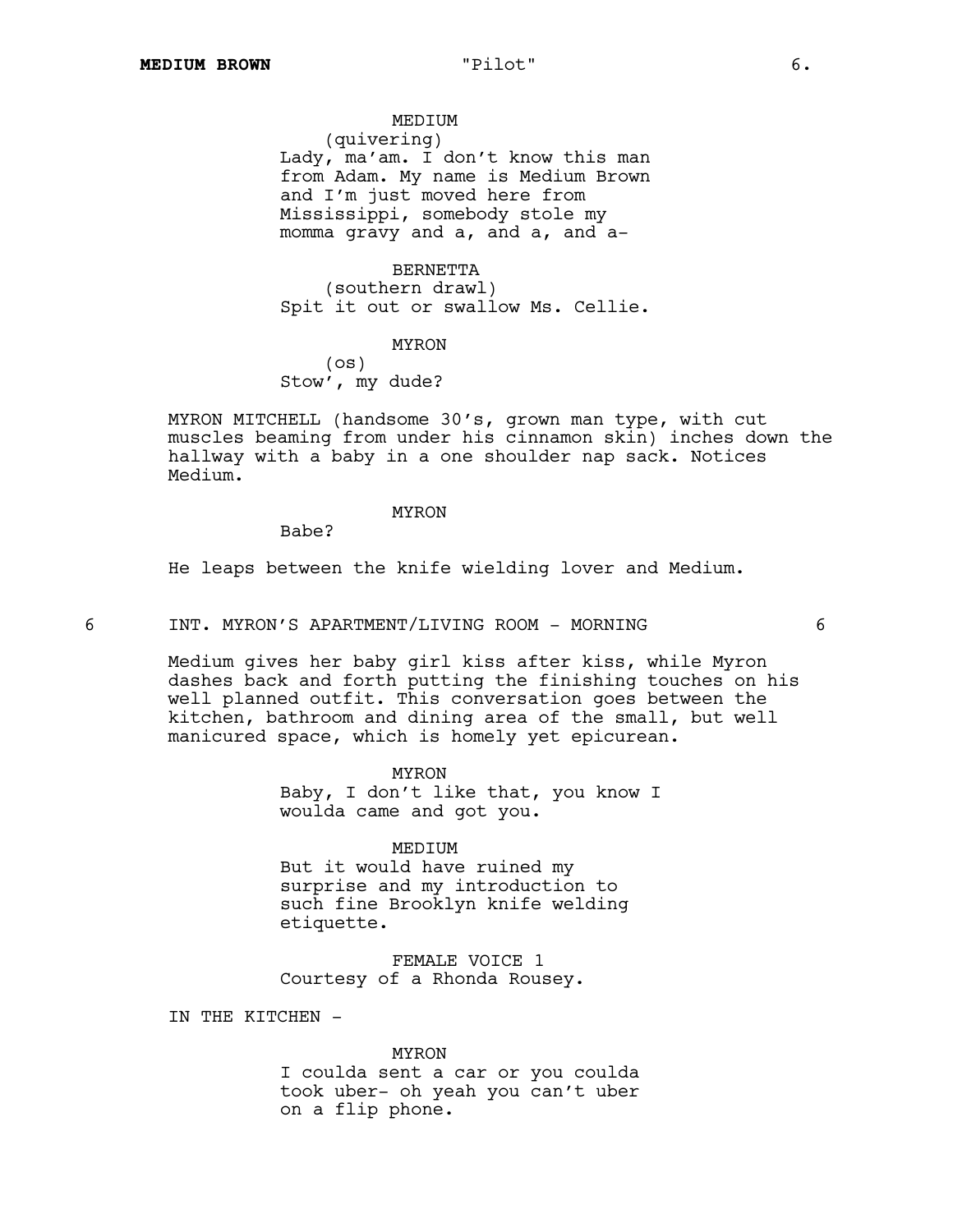MEDIUM The flip keeps me off the grid, my brotha, plus-

MYRON (mocking) I better be smart enough with two Master degrees and a certificate in Japanese Kite making from Japan.

IN THE BATHROOM -

Medium notices a ton of used shower and hair care products, some for men, many for women, while Myron plucks and trims his beard.

> FEMALE VOICE 1 It's a Shave Club for Men in this joint.

#### MYRON

I just wanted to have everything set up for an easy transition. I didn't even get a chance to take the A/C out the window. You know how you catch a cold from a small breeze.

FEMALE VOICE 2 Aww he remember you get popsicle toes.

MYRON It was on my list for tomorrow, but I'll take care of it tonight.

IN THE DINING ROOM-

#### MEDIUM

Now go conquer the world young man, go be (sings) *Young, gifted and black, Young, gifted...*

Medium hands him is messenger's bag.

MYRON

Okay, her bottles are in the fridge. There's meal prep lunches in the freezer. If she wakes up a little early just rub her butt, oh and Bobo the Bear is in the–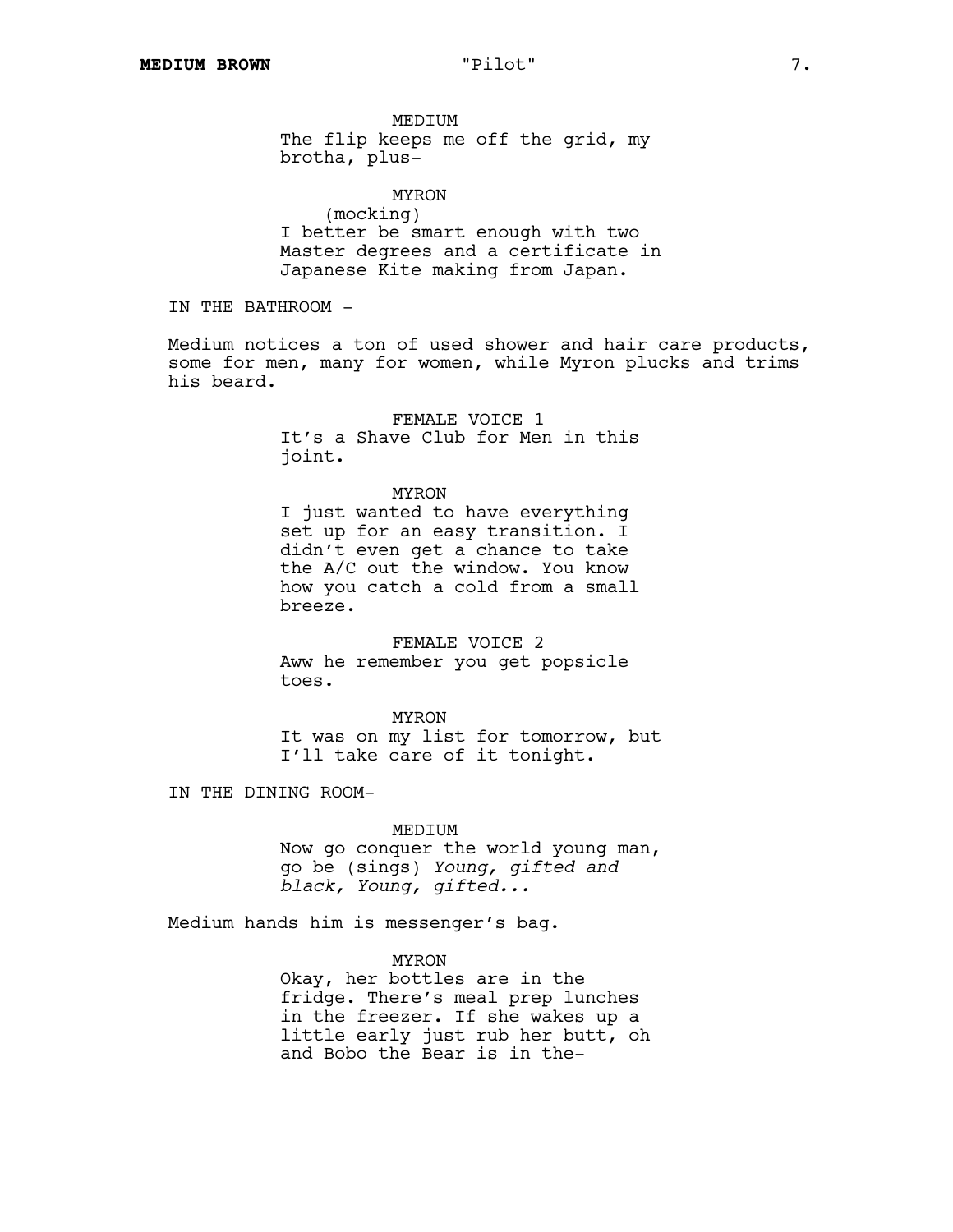MEDIUM

I am her mother not the baby sitter, you're gonna be late.

MYRON

I don't answer to the white man's chime, since this young, hot, sexy, PYT helped me negotiate from salary to contract. Thank you baby.

Myron kisses his love. He's obviously smitten.

MYRON Oh and I couldn't get Ms. Ophilia on the phone to cancel her so-

MEDIUM Babe. Our baby ain't got no worries.

As the door shuts, Medium pops it open to kiss her (close/open) and kisses her and he's gone.

> FEMALE VOICE 2 He's too cute.

7 INT. MYRON'S BATHROOM - MORNING 7

Medium flushes and eyes the products again. No big deal.

FEMALE VOICE 1 Look again Veronica Mars.

Medium notices a plastic Pink Rubber Cushion hair brush barely peeking out among other combs and night caps.

> FEMALE VOICE 2 That's prolly Ms. Ophelia's brush, her old ass here every day.

As Medium exits the bathroom WE SEE, FEMALE VOICE 1 (dressed in a black hoodie (which reads PESSIMISM) leaning against the door seal.

*(From this point on WE SEE and HEAR all of Medium's inner thoughts and emotions played out as live characters. Medium can only HEAR them.*)

> OPTIMISM (os, Female Voice 2) I doubt it, Myron is a man of character. It's prolly beard hair.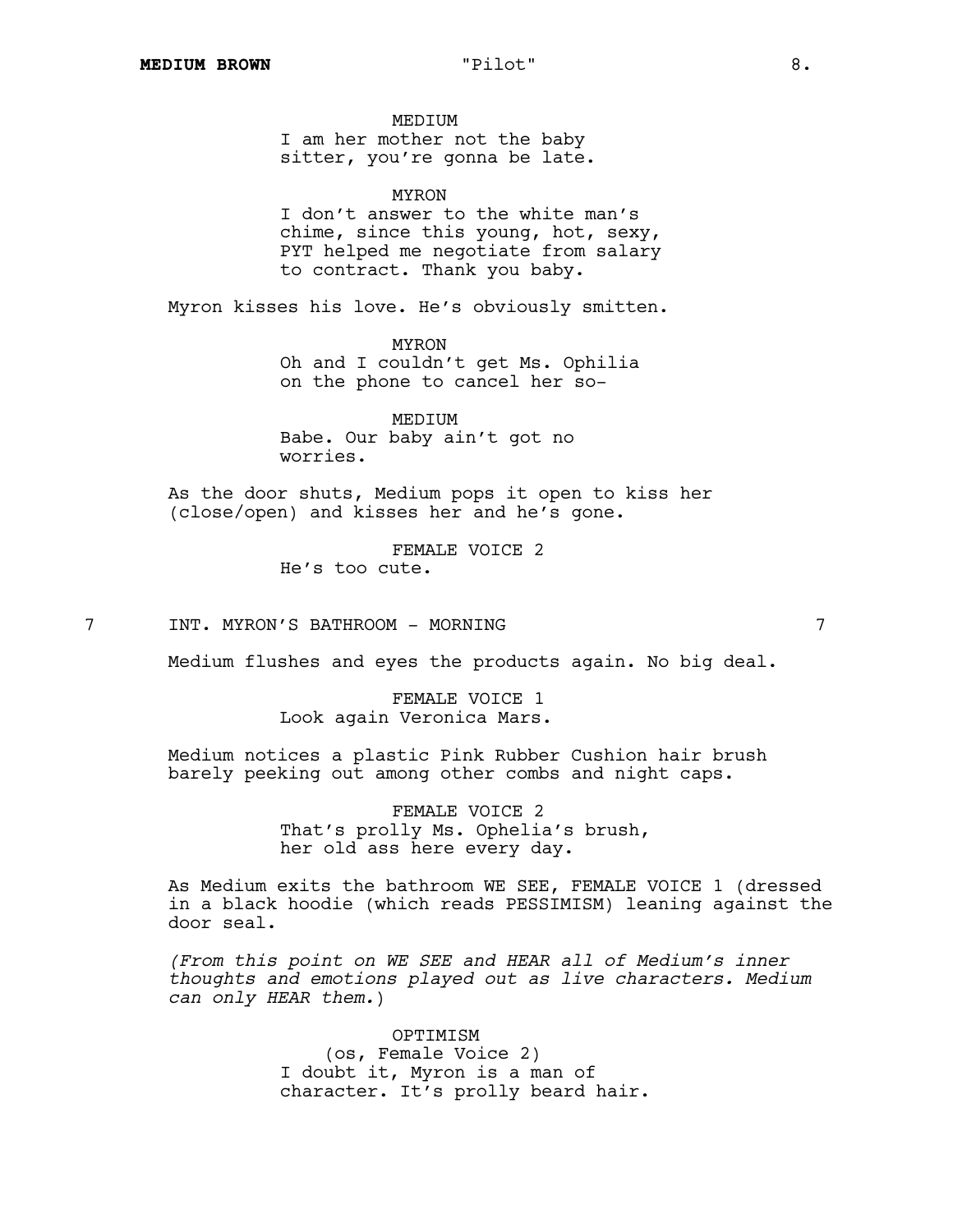Medium walks into the kitchen and opens the fridge. WE SEE a chocolate cake with "WELCOME TO BROOKLYN MEDIUM" and a NOTORIOUS B.I.G. figurine atop. As the fridge door closes OPTIMISM (a tall and handsome woman, whose Chinese bangs almost touch her eyes) gushes.

# OPTIMISM

AWWWW! See-

PESSIMISM (formerly Female Voice 1) Go back and look again.

As Medium walks down the hallway WE SEE Medium's inner emotion, Optimism and PESSIMISM (a dark and lovely gentle featured woman) walk a whisper's distance behind her while feeding her mind.

### OPTIMISM

If you go down this road I'm out.

Medium goes back and checks the brush, pulling out a long bone straight hair.

> PESSIMISM (Jamaican accent) That ain't no old Caribbean lady hair that's da Peruvian Super Silk Hair of a thottie thot thot.

8 INT. BOARDROOM - DAY 8

Myron unplugs his computer when MONICA RODRIGUEZ (her hazel eyes have a delicate, almost Asiatic, slant to them) saunters in and up to Myron. She sits and twists enough to expose her lace garter.

> MYRON Mrs. Rodriguez I presume.

#### MONICA

For the hundredth time, Monica. Just because I'm your boss now doesn't mean you need to act all *Twelve Years a Slave*.

MYRON Sorry massah, I mean Monica.

MONICA (flirty) You killed that presentation. You banged them numbers good papi.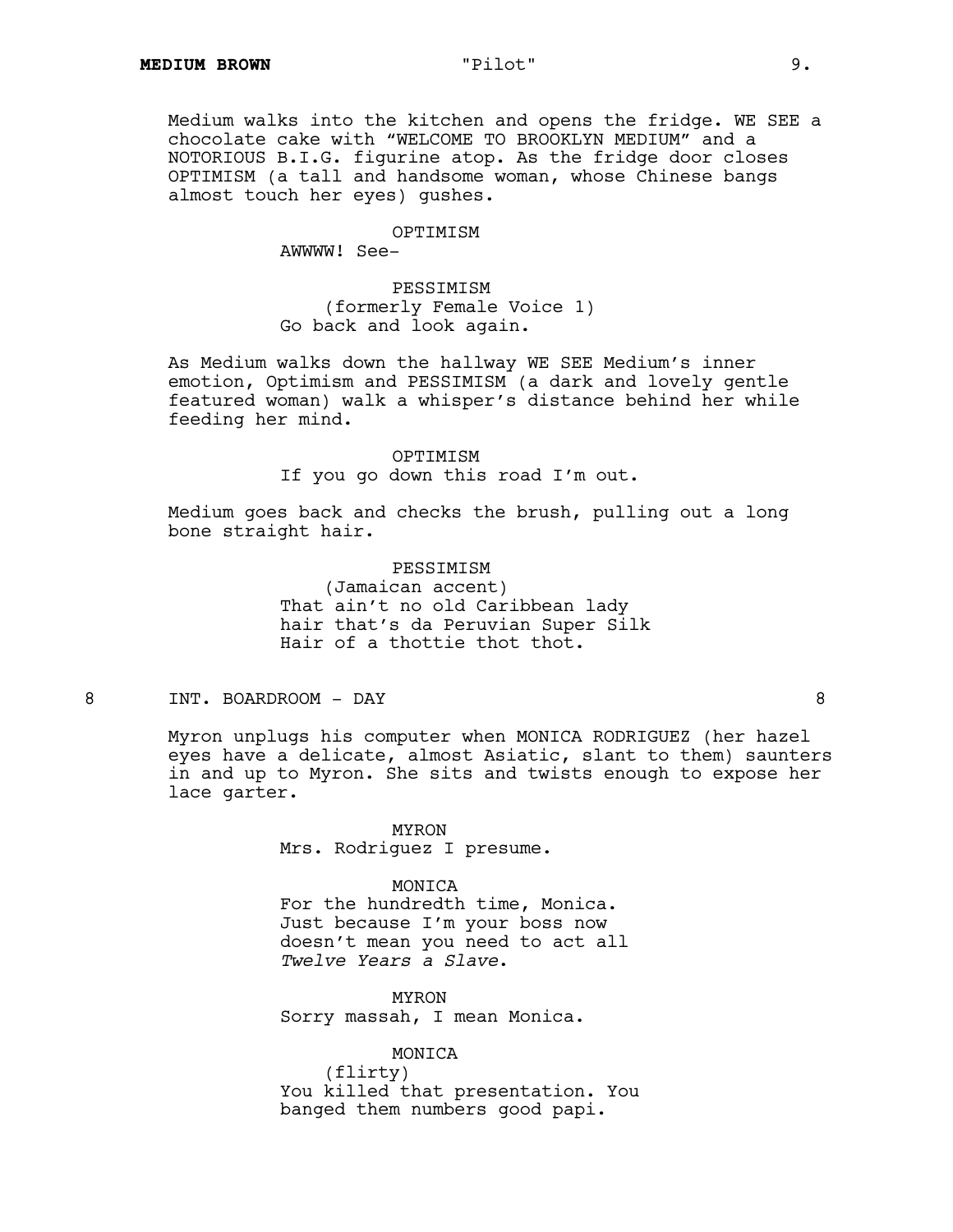Monica uncrosses her legs wide enough for a gaze, but Myron kept his eyes focused on her face and nothing else.

> MONICA Meet us at the Soho House a little early tonight before McMillian and his idiot son get there.

Myron groans.

MONICA

Gisele will be there. We started here together and you're lagging behind. You want that management expense account, believe me.

MYRON

I've been ready for that 42nd floor since those mailroom jug heads rigged my stapler with a fart sprayer. But I likes my freedoms. Middle management, open contract.

She hands him his last folder making sure her finger rubs his hand.

#### MONICA

Don't stand us up tonight...I'll bring the snow candy and a little sticky icky.

9 INT. MYRON'S JOB BULL PIN - DAY 9

Myron slides in between cubicles of the large agency, high five-ing comrades and soaking up "You Da Man" at-a-boys. Everyone loves Myron, especially...

IN THE CUBICLE

### MYRON

Janice?

Myron plops down in his well manicured workspace.

JANICE, (Cute, medium built 50-ish woman, with blueish black skin) rises over the wall and returns his stolen items.

> JANICE It's the rose water and peppermint oil that makes it intoxicating. (then) Robenski came by looking for you with that piece of white spit stuck in between his lips. Yuck.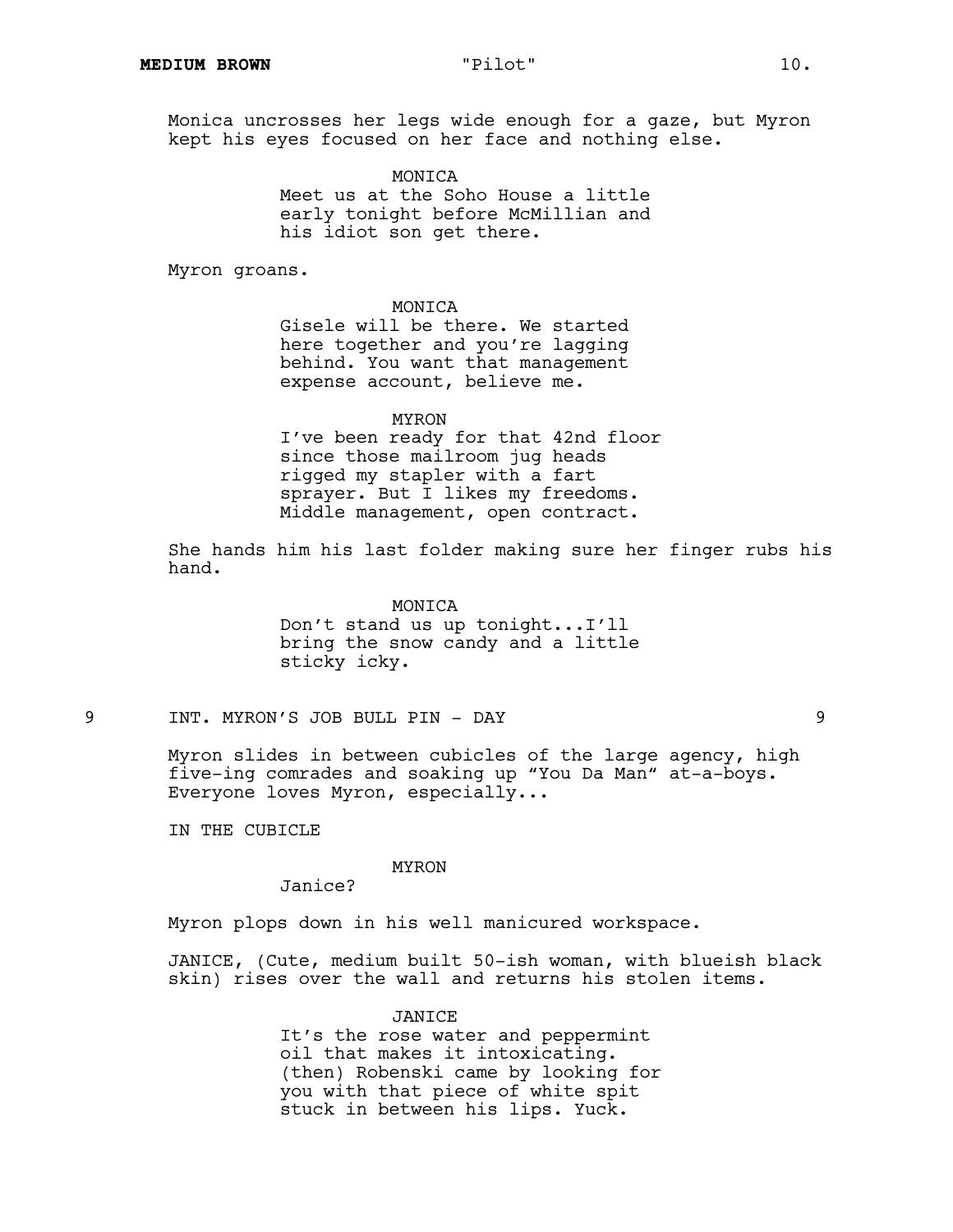MYRON What the hell HR want? Was he scowling?

Janice imitates and they share a laugh. Myron leans in.

MYRON (whispering) Is Rodriguez still separated from her husband?

Janice comes around and into Myron's space.

JANICE (whispering badly) The new hot tea hee hee is that hubby found out about her and a coworker (dramatic pause) Gisele from Marketing.

MYRON GG was double clicking her mouse?

JANICE Slurping her taco like its Tuesday.

10 INT. MYRON'S APARTMENT/BEDROOM - DAY 10

Medium inspects a few things around the spotless room, she can't even find dust. FEAR (Brutish, with Tattoos) helps her.

FEAR

All you need to know is down below.

Medium whips back the covers and inspects the bed sheets at a molecular level. She uses a 10x's vanity mirror and compact mirror to look for any evidence of Peruvian hair. Nothing.

#### FEAR

Ain't no man this damn clean. Keep looking. He mighta changed the sheets, but he can't hide the baby batter on the mattress.

OPTIMISM (to Fear) You are being ridiculous. (to Medium) *You got a good man Savannah*.

Medium rips back the sheets.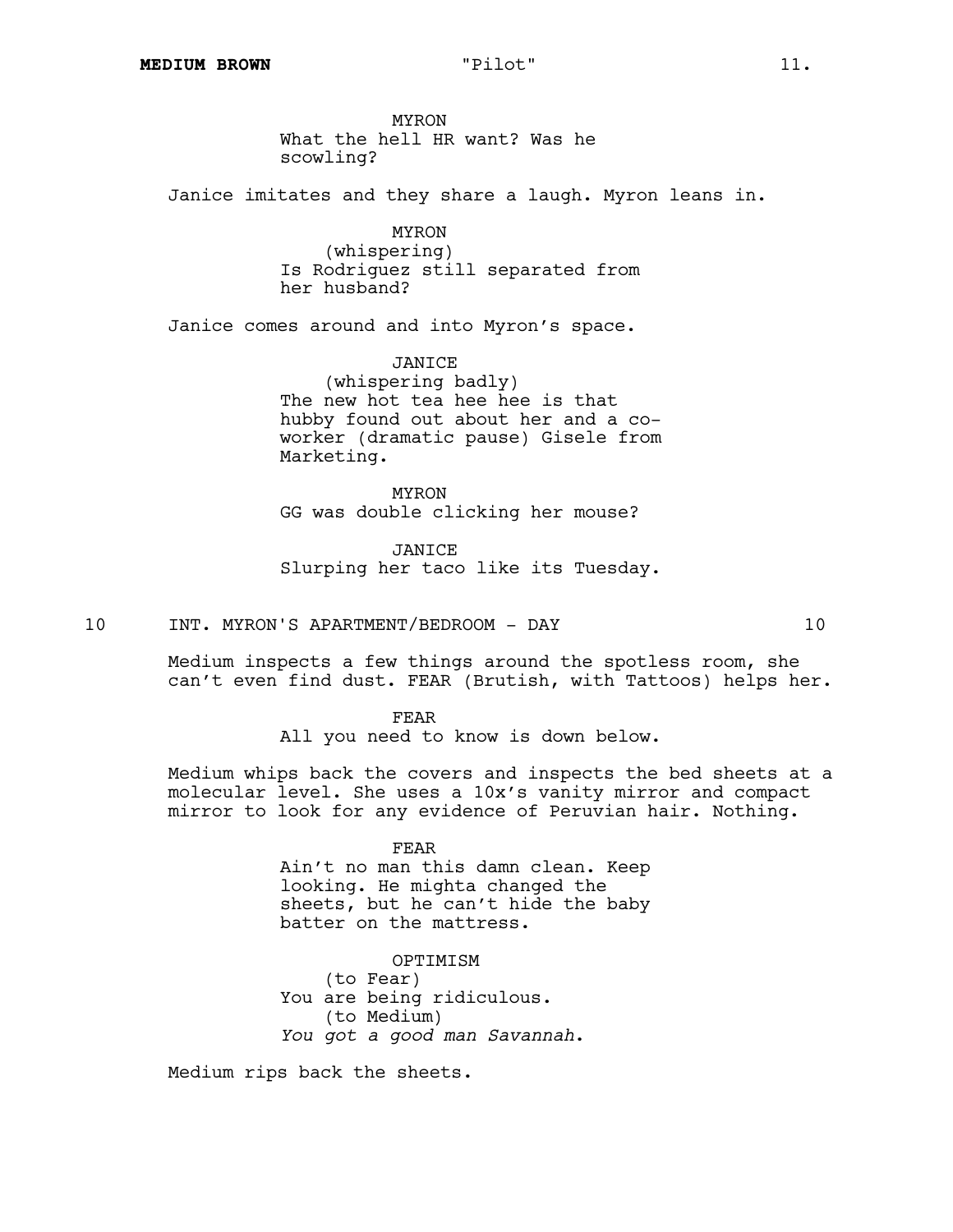FEAR

Did you bring your blue light? That's how you find the vagi-ooze. All you need to do is magnify the light from a remote control and-

WE HEAR keys jiggle at front door open.

#### 11 INT. MYRON'S APARTMENT/LIVING ROOM - SAME 11

Just as the door slams Medium and her "friends"(Fear, Pessimism and Optimism) reach the front.

> MEDIUM AND FRIENDS DAMMMNNNNUUUUMMMM!!!!

MS. OPHELIA PETTIFORD (20's, pecan brown sun and toned, her almond shaped hazel eyes are kind and bubbly). MEDIUM'S RAGE (Beer Keg shape, with afro puffs) pulls up sleeves and takes off invisible earrings-

> RAGE (rapping) Nuck if you Buck, Nuck if you-.

Ms. Ophelia's plush handbag swivels her attention.

RAGE Is that a Black Quilted Chanel tho?

Ms. Ophelia hugs the life out of Medium.

MS. OPHELIA (thick Caribbean accent) Oh My God! Oh my God! You are so beautiful.

Medium studies her hair. FLEETING THOUGHT MEDIUM (nerdy, glasses) briskly walks by.

> FLEETING THOUGHT That hair is Peruvian.

MS. OPHELIA Oh Medium, it is so good to finally meet you.(eyes her shape) You're dropping them pounds fast girl. What are you now a 23, 22-

MEDIUM And you are--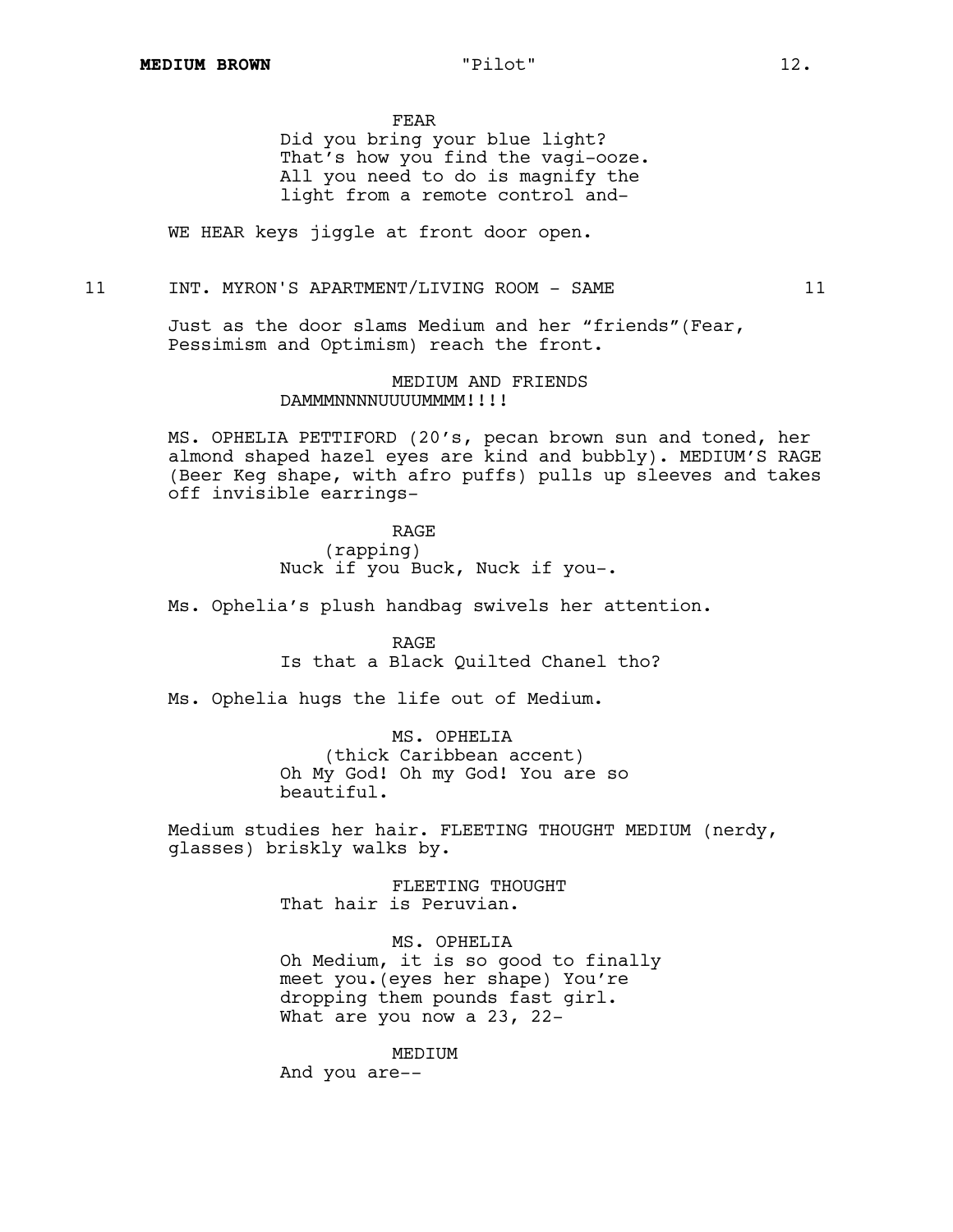MS. OPHELIA Ms. Ophelia of course. Ron Ron told me to come by anyway to clean. You don't think this place stays spic n' spin by itself.

Ms. Ophelia drags in a huge bag and vacuum. WE HEAR a Video Chat chime from Medium's computer.

> MEDIUM Wait, wait, wait...

MS. OPHELIA Answer that and I'll-

INSECURITY (Faux Caribbean accent) Clean up all my whorish leave behinds.

INSECURITY (glum and dramatic) sits on a nearby stool. WE HEAR the baby begin to cry.

MEDIUM I got it. MS. OPHELIA I'll grab her.

The two women bump into each other both instinctively walking towards the baby.

MEDIUM No you stay here I'll get the No you stay here I'll get the baby. MS. OPHELIA baby.

ON THE COUCH - MEDIUM'S INTUITION (A little pass middle aged older looking version of Medium) sits on the couch among her other feelings.

> INTUITION She sure is nice for no good reason.

AT THE DOOR - Medium and Ms. Ophelia are doing a side to side getting into each others way thing. Ms. Ophlelia "Euro Steps" and fakes her out while heading to the baby.

> MS. OPHELIA I think it's best we take a time out and I'll discuss this with Ron  $Ron$   $--$

Suddenly MEDIUM'S RACHET SIDE (very thin, very tall with facial tattoos and cheek piercings) appears out of no where loudly grabbing invisible words out of the air with one hand.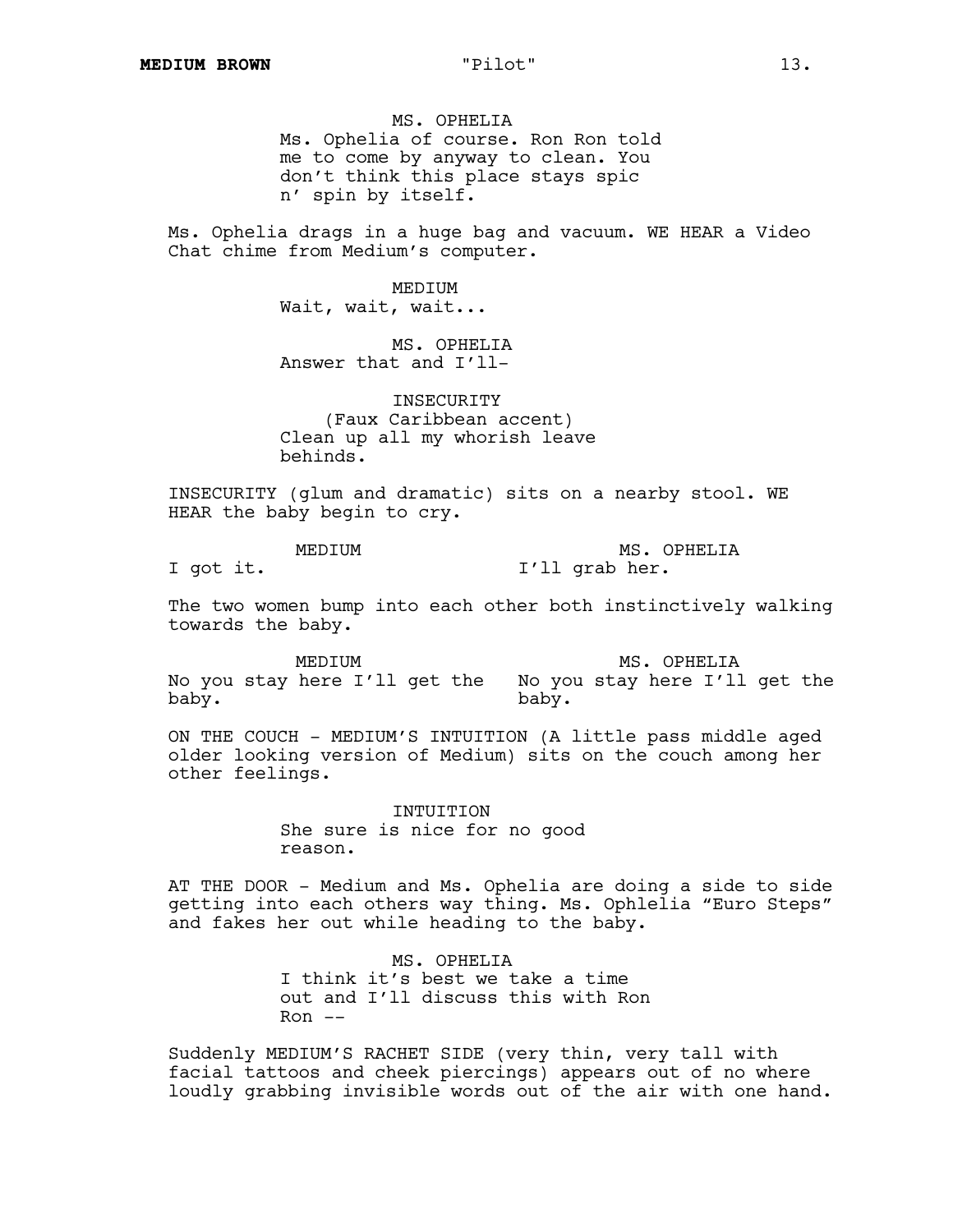RAGE Bout time you got here.

RACHET SIDE (studies situation) Un uh, un uh!

MEDIUM MR. MITCHELL, will call after HE and I, discuss YOUR future helping OUR family.

RACHET SIDE You better werk them adverbs.

PESSIMISM Those are nouns.

RACHET SIDE

Ad-nouns.

WE HEAR the baby cry at an ear piercing level.

MS. OPHELIA When she gets like this I put a little Lavender...

RAGE Slam the door on that yotch.

Medium does, mid sentence.

12 EXT./EST. OFFICE BUILDING/OUTDOOR AREA - DAY 12

Hipsters hang around having lunch and glued to smartphones.

13 INT. HR OFFICE - SAME 13

Myron sits uncomfortably as he watches the white coagulated spit stretch and rests in the center the moldy mouth of ROBENSKI (balding, hairy and very Russian).

ROBENSKI

And that's how much if you add your kid to your insurance...and this is how much if you add them both.

MYRON Jesus, do I get a parking spot at the hospital for this amount?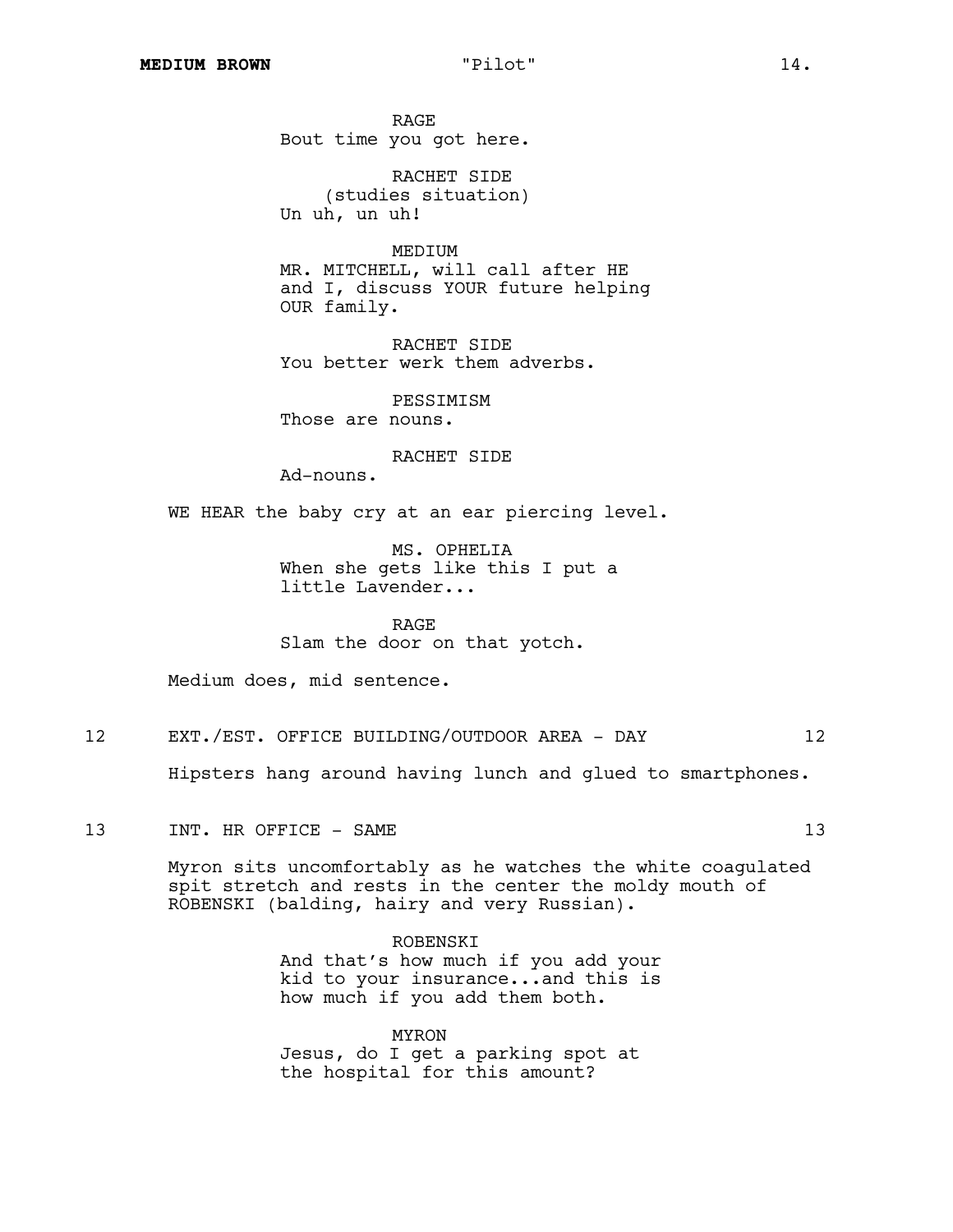ROBENSKI Look at it this way, if your soldiers decide to storm her lady parts again, you'll be taking home just enough to buy an iced latte. (eyes the paper) A cold brew at least.

Myron is defeated.

ROBENSKI Mitchell, Best way to beat the system is to join the system or start another family in Costa Rica.

# 14 INT. MYRON'S APARTMENT/NURSERY - SAME 14

WE SEE the huge lactating drizzle stain on Medium's breast as she detaches the baby and places her down. Shhh! As she begins to exit the room, Intuition and Optimism quietly creep out in front of her.

> INTUITION She's gotten so good with this little muffin.

OPTIMISM I am so glad we came here. This place is nice.

INTUITION She's gonna be okay...just be careful on this creaky-

Crack, Crack, Creek! WE HEAR the baby stir from the loud squeaking floor.

### MEDIUM

No, no, no.

WE HEAR the baby scream. WAHHHHHHH!!!!!!!

MONTAGE

Medium walking and rocking the baby. The baby screams.

Medium doing deep knee bends. The baby screams louder.

Medium claps, sings, does the running man. WAHHHHH!!!!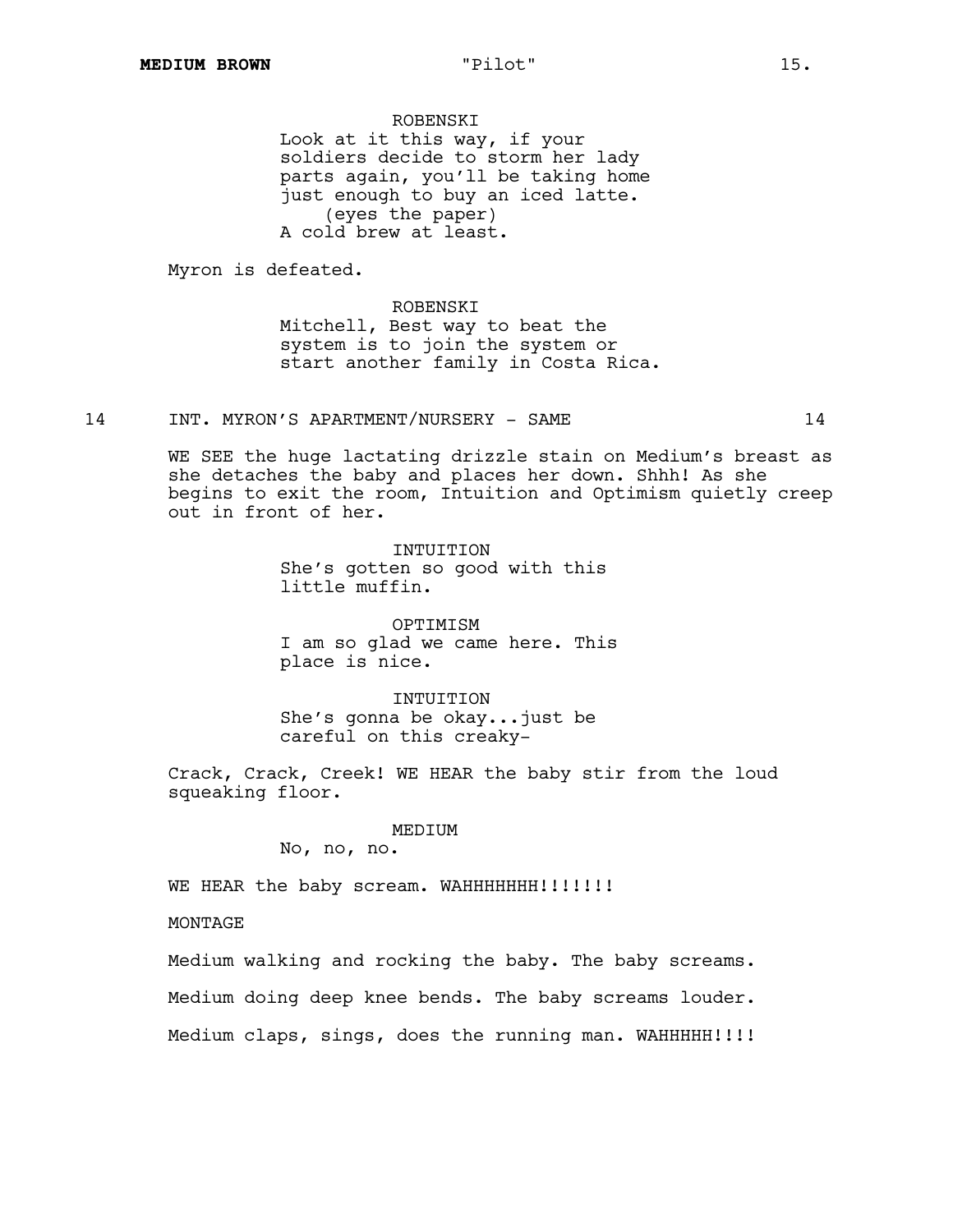# 15 INT. MYRON'S APARTMENT/LIVING ROOM - SAME 15

Medium cracks open her laptop with a screaming baby on her lap. WE HEAR the FACETIME CHIMES. It rings.

> OTHA (os) Naw what you done did to my little angel?

ON THE SCREEN - OTHA BROWN (50's, Asian, flawless milky skin, thick Southern drawl) pops up on screen, shoulder level up.

MEDIUM

Mommy?

Medium's "friends" pop up behind her and are happy to see Ms. Otha.

> MEDIUM'S FRIENDS Hey, Mrs. Otha, Hey girl, Ms. Otha in da house.

OTHA (country accent) What's wrong dear?

MEDIUM (crocodile tears) I can't. I can't.

#### PRENTICE

(os) What the hell? I told that slick son of a- comin' down here with that cracka jack ring-

PRENTICE BROWN (60ish, asian silver foxed goatee and bald head) pops from the bottom of the screen.

#### MEDIUM

No daddy. He's perfect.

### PESSIMISM

(sutto) I wouldn't say perfect.

# MEDIUM

I don't know what I'm doing? I haven't been here three hours and I've been lost twice and held at knife point.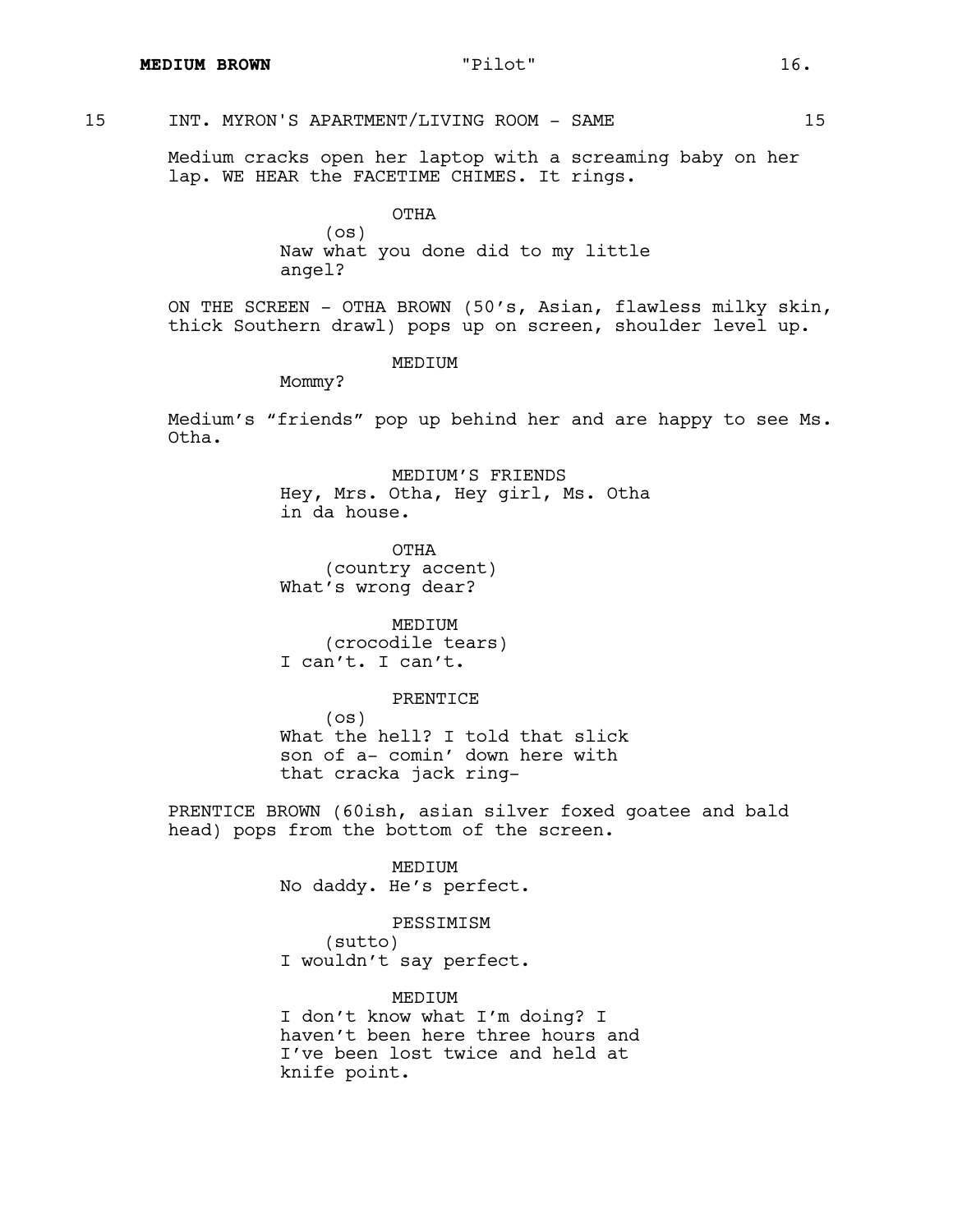OTHA

Shhh! Slow down. Breath. Stop operating in haste. Just remember baby loves with their heart and you just have to get both your hearts on the same rhythm.

Otha, starting singing a song in French and it instantly calms the baby down. On the second iteration, Prentice joins in harmonizing perfectly with his wife. Medium's "Friends" enjoy the impromptu concert.

Medium tries to join them, but harmony is way off waking soothed baby.

> OTHA (singing in French) Put that baby down and go get some paper so you can write this down.

# 16 INT. MYRON'S APARTMENT/NURSERY - SAME 16

Medium wipes tears. WE HEAR the sweet sounds of the Brown's now accompanied with Banjo. She opens the desk drawer to find a beautiful unaddressed card with hearts and a cupid.

> FEAR Well looky looky who found a new cookie.

She opens it and a note falls out. She reads it.

OPTIMISM Now, now, that card could go with the cake (Channeling B.I.G) *Baby, baby*.

FEAR (reading card) All things end. New things begin, but our love is the thread that keeps our souls attached-

### OPTIMISM

Forever-

RAGE For always. For love, Ty.

Medium hops up and paces flapping both the card and her hands. She takes a few breaths.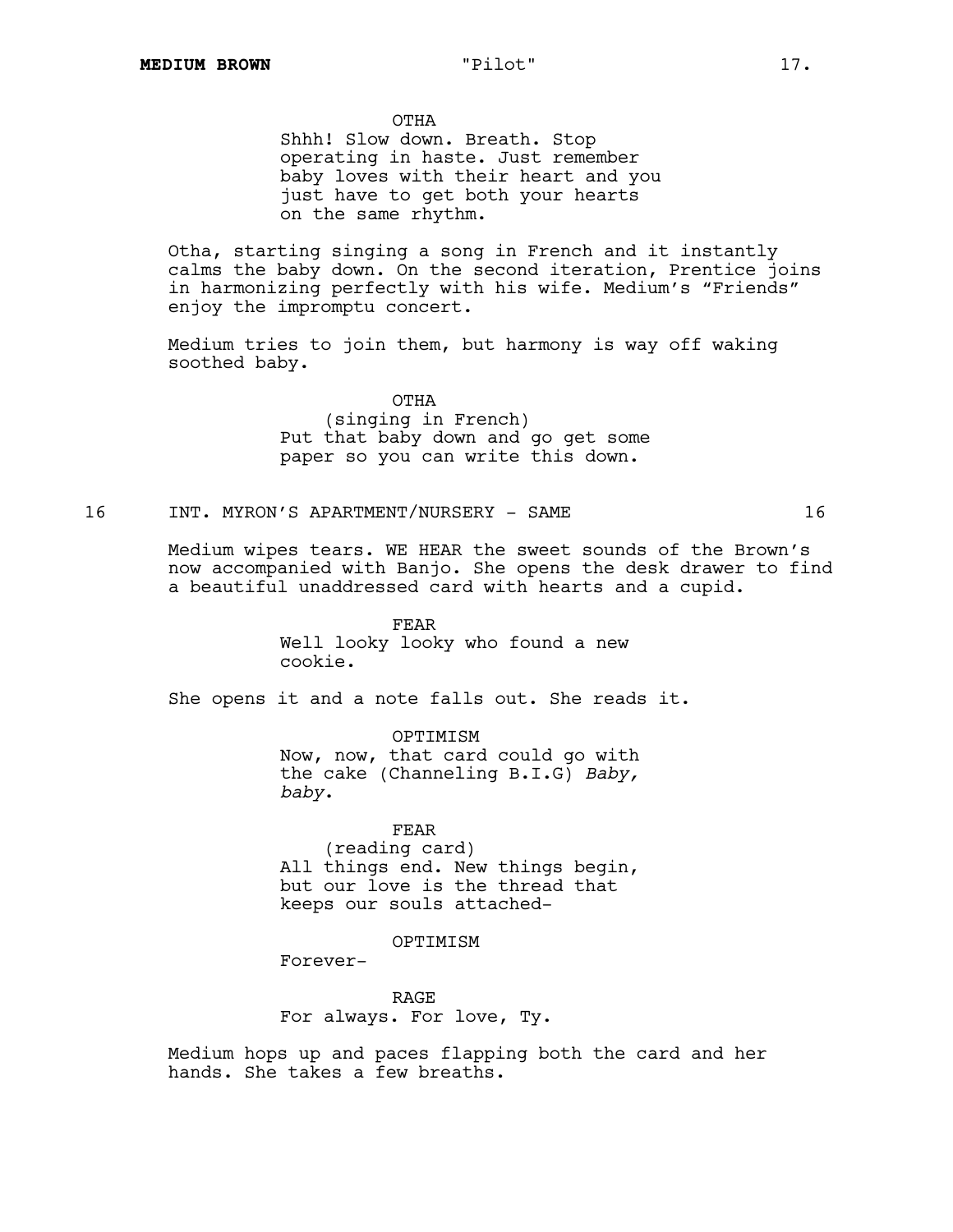**OPTIMISM** Let's remember how sweet he is. Who wrote you those poems when you went to twitter jail?

FEAR It's not even his handwriting. Are

those hearts over the "i's" (looks closer) oh my God them is hearts over the "i's".

RAGE

Ron Ron penmanship worse than Steven Hawking. This is actually legible.

17 INT. MYRON'S APARTMENT/LIVING ROOM - SAME 17

The Baby is sleep as are Intuition and Ratchet Side. Otha and Prentice are singing sweet harmony.

Medium slams the laptop shut, mid song.

**OPTIMISM** Let's not be hasty Medium hold it together.

Rage shows them the card.

RACHET SIDE Hold it together? Somebody throw that broad out the window.

RAGE We shoulda packed our Lemonade bat and bleach.

WE HEAR Optimism's faint scream. Suddenly, a RED HOODED woman walks through the door and puts down her things.

> PERIOD Sorry, I'm late. I shoulda been here this morning.

Just as Medium stands, Medium's Period whips out two knives and begins hacking and slashing the air ninja style. All the "friends" feel the pain in the uterus area. Medium's Period kindly takes a nearby seat.

> PERIOD I miss anything good.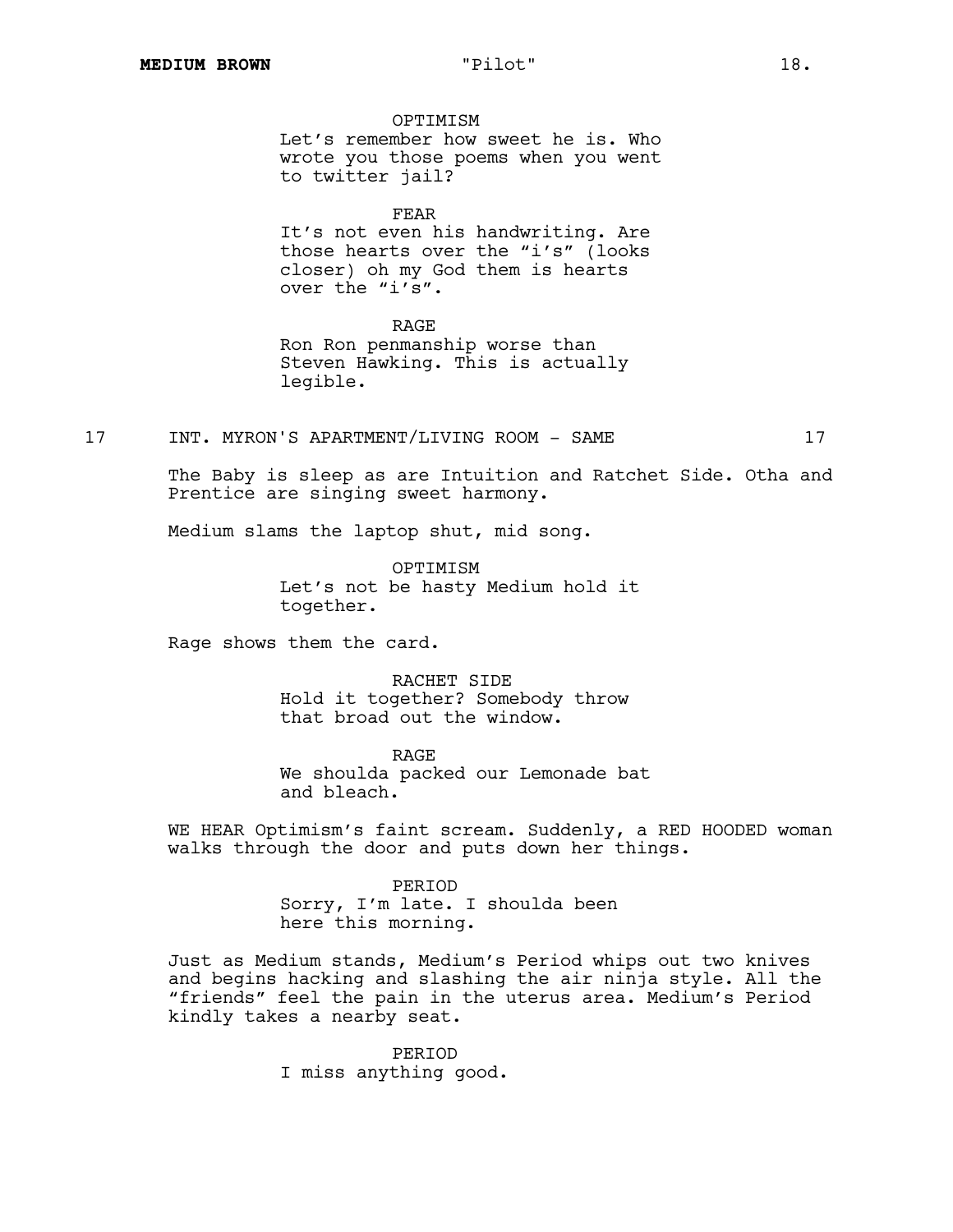# 18 INT. BOARDROOM – SAME 18

Bored to death sitting around a table with other SUITS, Myron and Janice swaps notes via instant message from their computer. WE SEE the exchange on screen.

> JANICE (her note) Snorefest.

MYRON (his note) Man, I got to get home to my girls.

JANICE You better go make friendly with the Pink Mafia or be ye banished into clerical abyss like I.

MYRON Yuckmouth told me that my contract may be under review.

JANICE (typing)

You know what that means. Look up in the air...Pull

He does. Janice fingers her hand into a gun pointing it at a fictitious clay bird and silently mouths, Kaboom.

19 INT. MYRON'S APARTMENT/LIVING ROOM - SAME 19

Intuition stands in front of a clear board full of calculations eyeing the crew over her glasses.

> INTUITION Now, if we are talking about irregular rotation, the amount of soap to water ratio, according to the latest Walgreens receipt found by Rachet Side, subtracting friction and adding Newton's psychometric theory. Mitchell either has two or three person's using that much soap or he is taking 8.7 showers a day.

WE HEAR a BANG!, BANG!, BANG! On the door.

AT THE DOOR - Medium opens it to find LADAVION (9, Spanish) and TRADAVION (9, Black, wears a hearing aid) shirtless and hungry. The baby cries.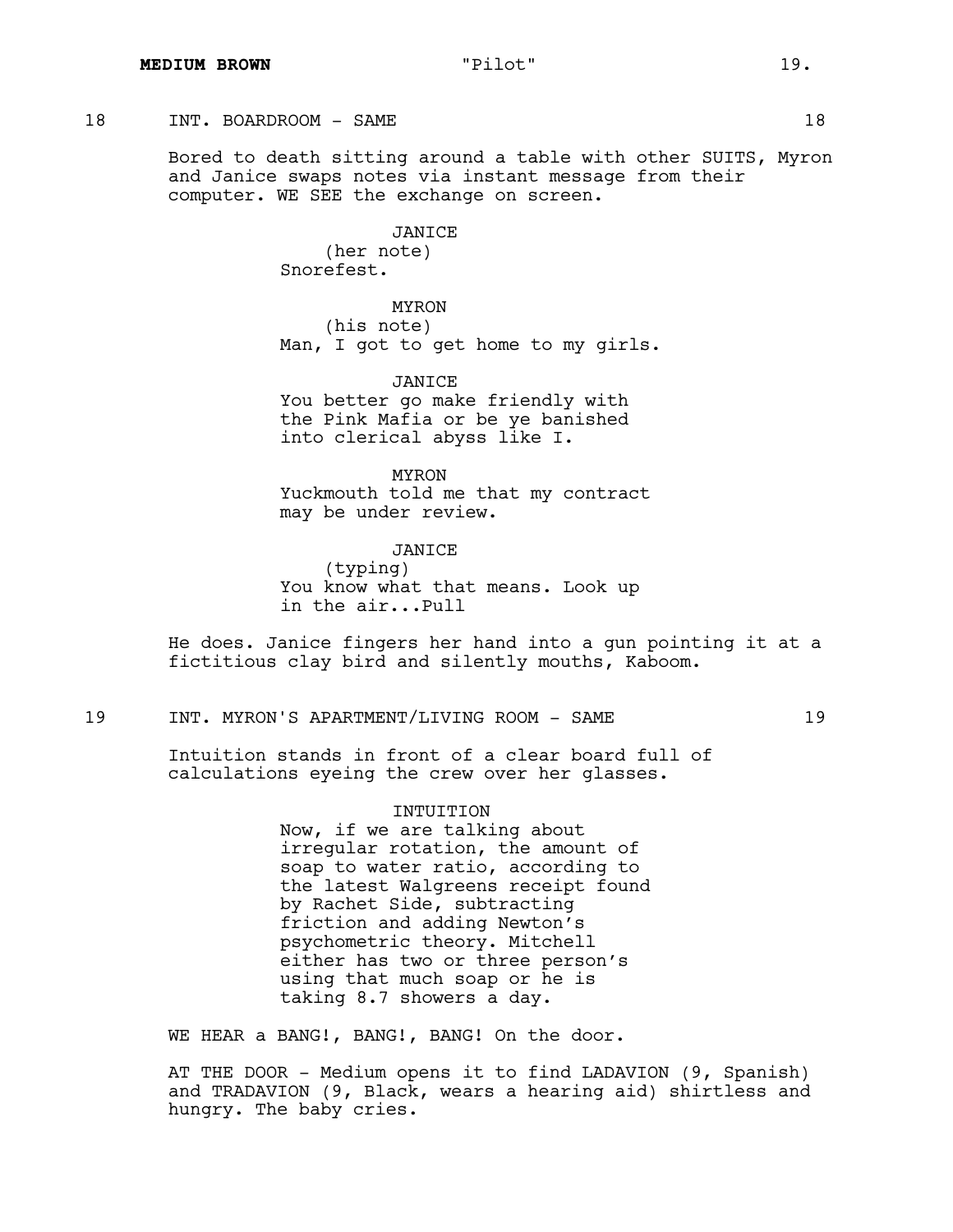TRADAVION (toned deafed speech) Who da nuck are nu? (W*ho the Fuck are you?*)

MEDIUM Who the nuck are you?

# LADAVION

What my brother means is, where's Ms. Ophelia? She owe us three popsicles for killing those roaches in the kitchen.

### MEDIUM

Roaches?

LADAVION Lady we in Brooklyn, everybody got roaches.

Medium kneels to their level.

MEDIUM Ms. Ophelia no longer works here. I'm Myron's fiancé and Lady of the-

TRADAVION Nu nyin. (You're lying)

#### LADAVION

(to Tradavion) Yeah Big Ron be havin' dime pieces and she about nine cents short.

MEDIUM

Where are your parents? Why aren't you in school?

### LADAVION

All six of my brothers and sisters here all day at home school, long as that foster check keep coming they don't care what we do.

MEDIUM

Well I grew up in the system and educa-

# TRADAVION

Nopilyah no nus tree nopnickels. (Ophelia owe us three popsicles)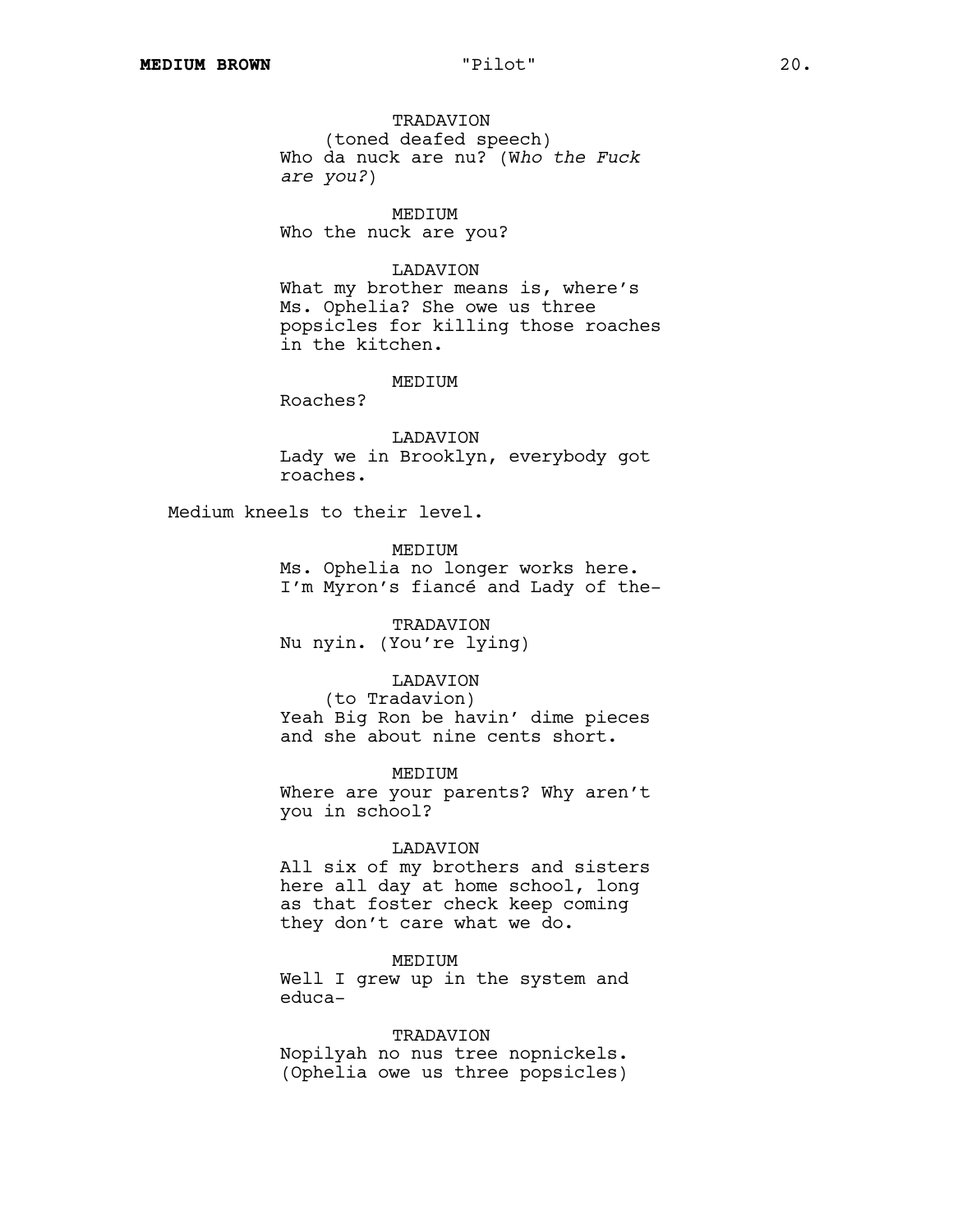# LADAVION (yelling) Turn your hearing aid up. Ms Ophelia got the boot. Go tell Lil Dre to stop drilling that peep hole in the shower. (to Medium) Ain't nothing to see down here no more.

They growl nose to nose.

DEEP (os) Move youngins' move.

KYLE "DEEP" HENKINS (30's, runway model looks, demeanor and dress of a badboy) scatters the brothers with two huge bags of laundry.

> DEEP (to the kids) Get y'all bad ass oughta here. (notices Medium) Oh snap! Medium? You here?

Hypnotized by his flawless skin, throat tattoo and beaming muscles, Deep scoops her up and gives her a huge hug.

> DEEP Welcome to Brooklyn, sis.

Medium's "friends" run and peek in at the "Urban Adonis".

RAGE I knew he was fine from Myron's Instagram, but damn baby damn.

RACHET SIDE He just has revenge sex written all over those biceps and juicy lips.

RAGE Wait. Don't move y'all. I think we in a puddle.

IN THE LIVING ROOM- All the "friends" oogle from behind the couch.

> DEEP Yeah, Myron said it was cool to wash over here.

Glazed by his biceps Medium grabs his bags.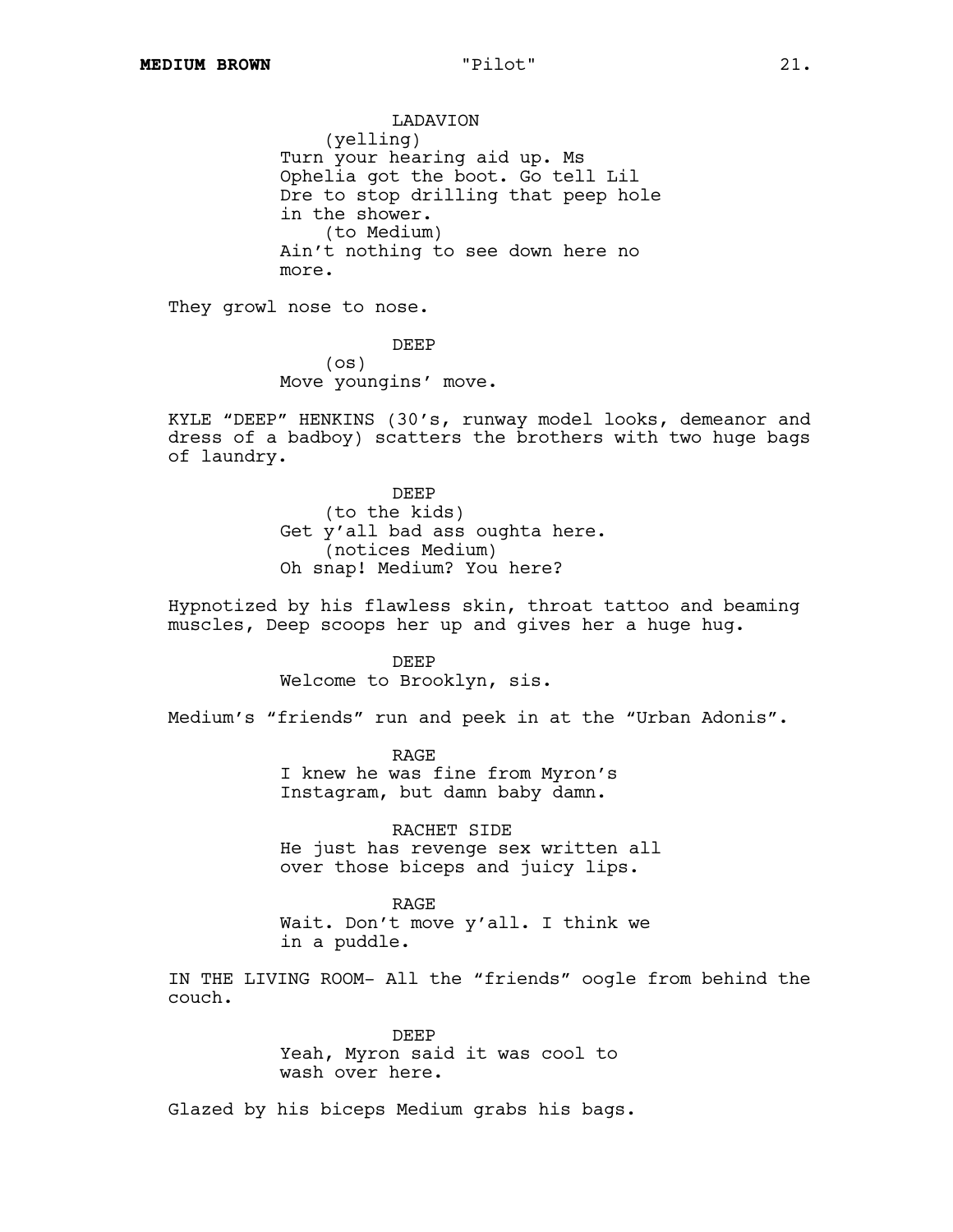DEEP I got it shorty. Now his text message makes sense. He's been trying to call you all day.

# MEDIUM

Sometimes I have to make sure nothing is blocking windows so I can get a full three bars.

# DEEP

(reads text) He said don't wait up. He has to go to some event for work or something. And there some low carb dinners in the freezer. Must be important cause he doesn't ever stay late.

Deep grabs his bags from Medium and leaves.

RACHET SIDE That just mean we got more time for a vertical joyride.

#### PESSIMISM

See, see. His ass is covering his tracks. He didn't know you were coming today, so he prolly letting Ms. Peruvian Silk down nice and easy over whiskey and candlelight.

# RACHET SIDE

Or a break up dick down over Netflix and Hot Pockets.

20 INT. HALLWAY - SAME 20

Medium moves to the back bedroom with her "friends" in tow.

### OPTIMISIM

Remember this is the same sweet guy who crunched numbers for your National Couture Doggy Fashion Show proposal...he read all 178 pages.

21 INT. BEDROOM - EVENING 21

FEAR Bump that, let's find out where he's really going.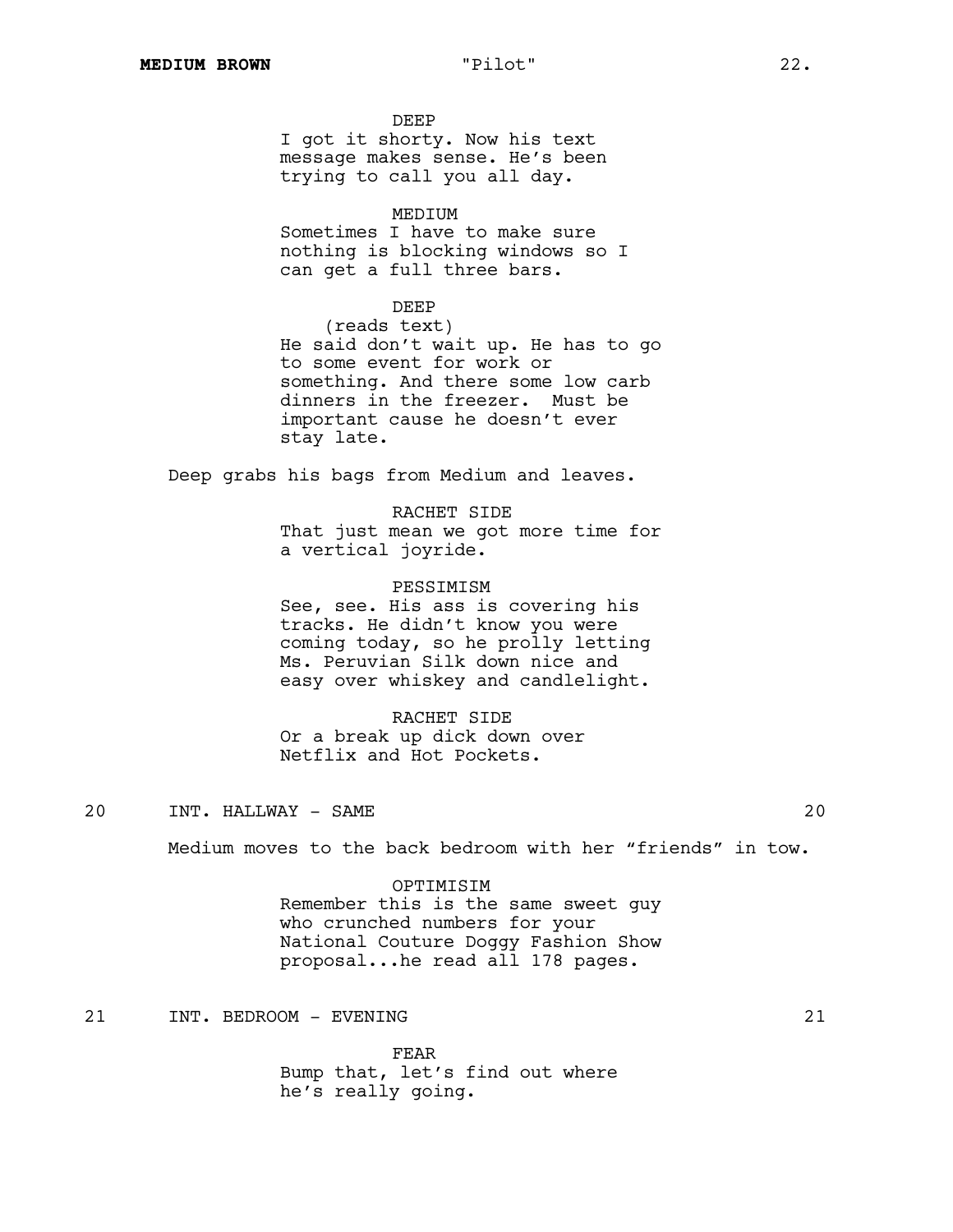Medium picks up the phone. Suddenly, MEDIUM'S INNER WHITE GIRL (Perky, sandy blonde, sorority type) appears.

#### MEDIUM

(English Accent) Ello, This is Matilda from accounting is Mr. Mitchell in. He's gone? Well his Am Ex just got flagged for fraud, I need to make sure he is not in Pensacola, Florida at some place called the Hot and Sticky steam room. Oh No, he's not in Florida? He's headed to drinks at the Soho House? Can you confirm the address? I'll hold.

OPTIMISM Man you can get anything you want when you sound white.

Medium's Inner White Girl daps some of the girls.

22 INT. YELLOW TAXI VAN - DUSK 22

Medium sits and stares out the window, she is not happy. Medium's friends sit cramped up in the back row of the mini van.

RACHET SIDE

That was real slick how you got Deep to watch lil momma, while we on stake out.

FEAR She left her daughter with a man she barely knows I'm official off her.

OPTIMISM She has a Master's in psychology and sociology, our girl knows how to catch a predator. Trust me. Plus she installed to the Teddy Cam.

RACHET SIDE Thirsty chicks love a man with a baby pics more than smizing.

INSERT - Deep taking pictures with the baby. Posing. Snapping. Counting his likes and giggling.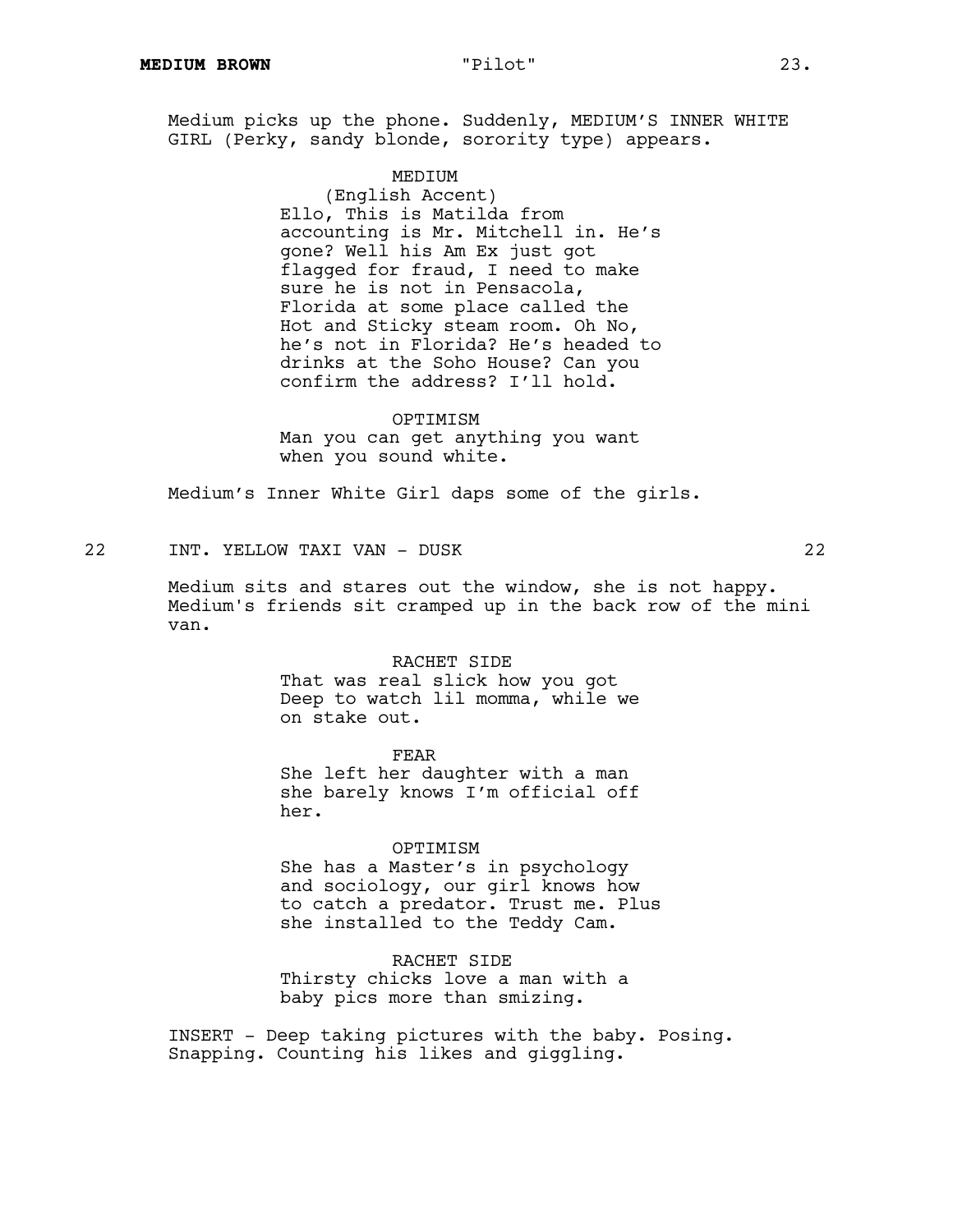# 23 EXT./EST. SOHO HOUSE - DUSK 23

The sleek establishment has a few yuppies finishing cigarettes.

# 24 EXT. POPPY'S BODEGA - LATER 24

MEDIUM'S SNEAKY SIDE (olive skinned, dark hair beauty) walks behind Medium with some of the other "friends". Medium hides behind makeshift racks of an OLD MAN SELLING SOCKS.

> SNEAKY SIDE (to the group) We here for recon only. Gather up information, build a better case for child support and bounce back to the Crooked.

# PESSIMISM

I knew you can't trust a brother that uses words like *cacophony* on Words with Friends.

RAGE

Ohhh! Let me catch him with some chicks, I'm gonna rip his face off, peel Peruvian Silk cap back and if any of them hostesses try to help we gone stomp the muddy coco out of them.

She demonstrates.

# 25 EXT. POPPY'S BODGEA - LATER 25

Medium's "friends" are half sleep. Medium yawns and peeks through her binoculars, she's winces as she grabs her in gorged boobs.

> PESSIMISM We shoulda pumped before left the house, my back teeth are floating.

FEAR (waking other girls) We got action.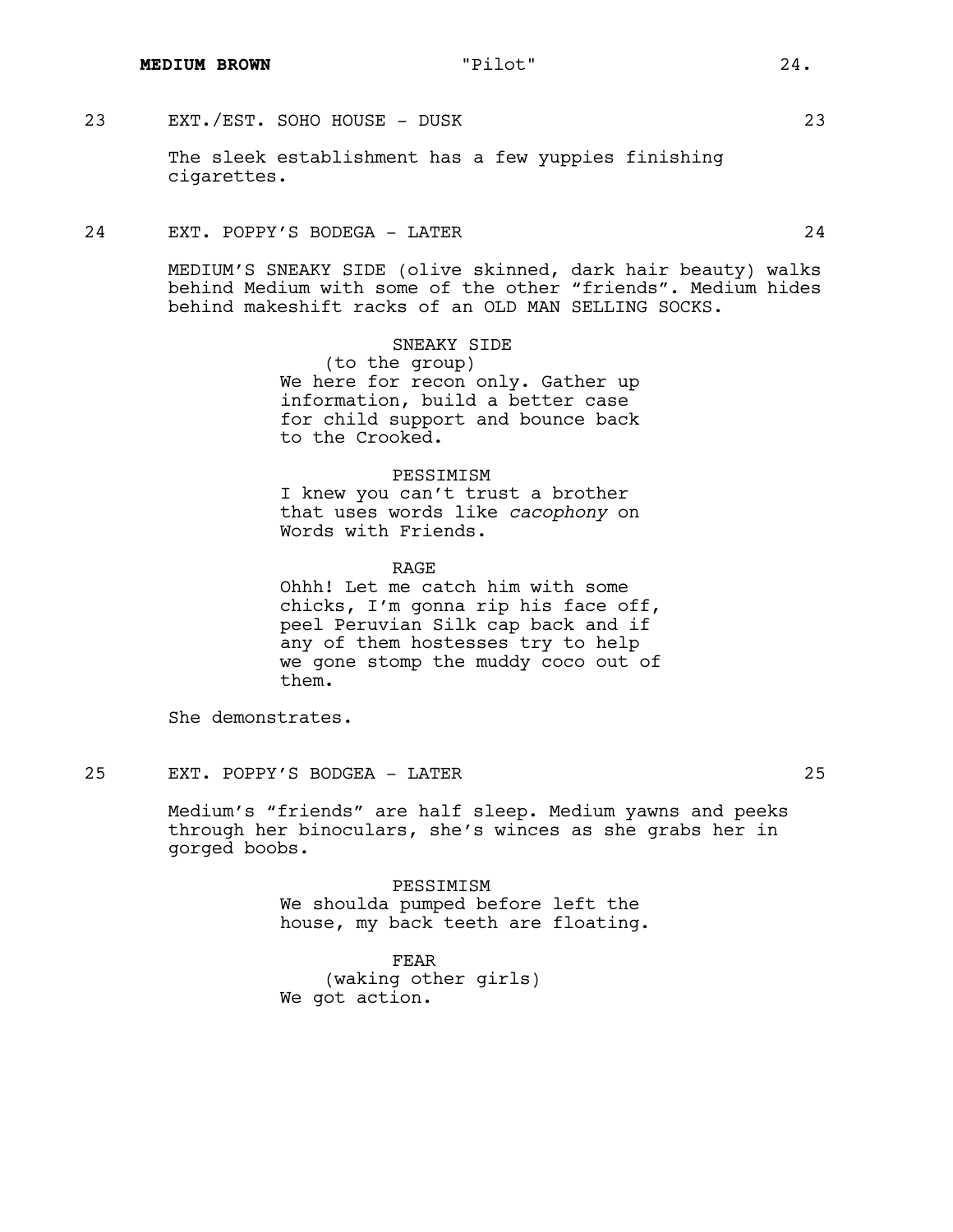# 26 EXT. SOHO HOUSE - SAME 26

WE SEE through Medium's hazy binoculars. Myron carrying a sloppy and drunk Monica, standing her up against a Newspaper stand. She leaps back into his arm. She tries to kiss him, but he bobs and weaves, while hailing a cab.

AT THE BODEGA - The "friends" hold Rage back.

RAGE (channeling Ludacris) *Move Bitch, Get out the way. Get out the way bitch, get out the way!*

AT THE SOHO HOUSE - Just as a cab pulls up, another WILD WOMAN (mid 30's, curvy black) barrels out waging her finger in the face of Rodriguez then turns and hugs Myron tightly. Rodriguez hurls all over the two of them.

AT THE BODEGA - MEDIUM'S GOOD INTENTIONS (teeny bopper, her black hoodie is cut into a crop top and scoop neck) shrinks as she's yelled at.

> RACHET SIDE All the damn thirsty dudes sliding in our DM and you had to pick the Stebbie J of Words With Friends.

GOOD INTENTIONS (singing) *We were five steps, from eternity, five steps...*

AT THE SOHO HOUSE - As the Cab pulls up, he grabs the two ladies putting their hands together. Wild Woman refuses. Myron insists. He turns them toward each other as if they were getting married. Whatever he said to them worked, they hug and enter the cab.

Myron immediately hops on his cellphone. A few business men come out and shakes Myron's hands.

AT THE BODEGA - Some of Medium's "friend's" scratch their heads.

> RAGE Uh we got a problem. None of them got that Peruvian silk. Did we find any Latina bone straight?

RACHET SIDE That still doesn't explain who the hell is TY. Can someone explain that? Who Ty?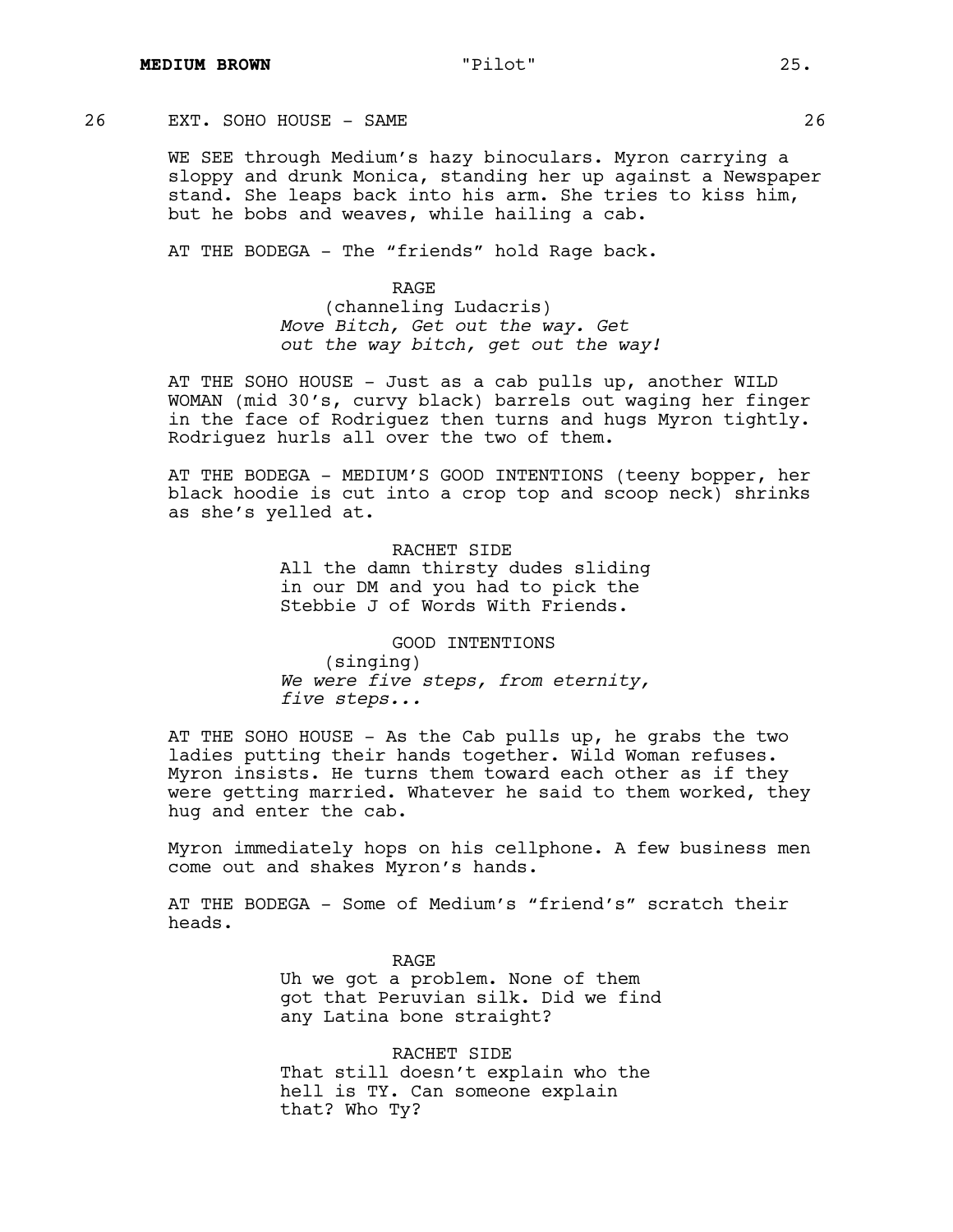WHORISH WAYS (os) I think I can.

MEDIUM'S WHORISH WAYS (dressed in trashy lingerie) files her nails on a nearby milk crate.

> WHORISH WAYS Remember when we went threw that *Game of Throne* cosplay phone sex stage thingy.

WHIP PAN: MEDIUM'S BEDROOM - Medium sits in front of her laptop dressed full " Khalessi", spanks herself.

> MEDIUM (British accent) Give it to me well Tyrin. A Lannister always pays their ooooooo.

> > WHIP PAN:

AT THE BODEGA - Medium phone dings, freezing her and her "friends" in their tracks. Medium checks her voicemail.

> MYRON'S VO Babe I am so sorry I'm late. Wait until I tell you what the new boss and her girlfriend was trying to pull on each other. I'm taking an Uber home, nah the train will be faster. I should be there in like 30 minutes. I love you babe so happy you are here.

Suddenly, Period shows up with a red rag all the friends wave "no-no's" and "stops".

As she wrings and twists the rag Medium and all the "friends" moan in pain.

# 27 EXT. BROOKLYN BRIDGE - NIGHT 27

All of Medium's "friends" walk with heads down crossing in front of Good Intentions and Optimism who wave "Bye-Bye nows" to all the negative "friends" a la airline attendants.

NEAR THE BRIDGE ENTRANCE - Medium and MEDIUM'S NEGATIVE ENERGY (darn near Medium's Twin) walks besides her.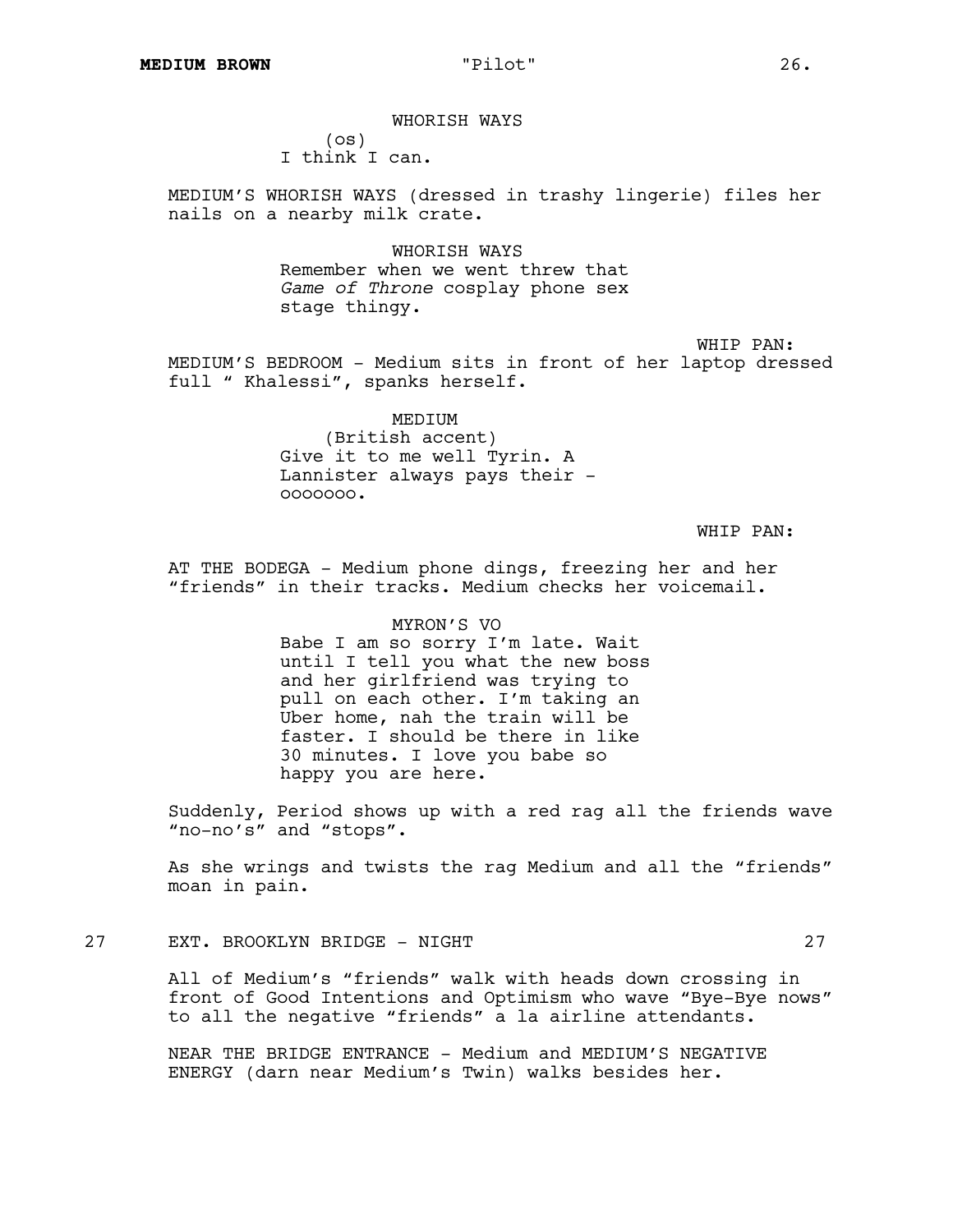NEGATIVE ENERGY

(Thick Southern accent) Welp we don fugged up good nah? Another'n bites the dust eh? Now what you gonna do?, ya man about to fa sure leave you now. Your phones dead. You don't know how to catch the trains. You left ya bra strap in ya bra, at the house.

Fleeting Thought crosses in front of her and keeps going.

FLEETING THOUGHT You better figure it out yotch.

Medium thinks. Suddenly, Good Intentions and Sneaky Side pop up behind her.

> GOOD INTENTIONS (to Sneaky Side) You thinking what I'm thinking?

SNEAKY SIDE I'm already on my way.

AT THE ENTRANCE- Medium frantically searches until...

CARL

(os) So if you just give me three dollars right now. I will have enough money to buy controlling interest in Google, then we are paid Captain. P.A.I.Double Diggity.

WE SEE Carl following lock step with a BUSINESS MAN who laughs and gives him money. Carl notices Medium.

> CARL Girl you a genius. That little ditty you wrote for me got us paid. Cynthia getting us a few hours in the back of Larry's RV right now.

MEDIUM Carl, I need to get back to Brooklyn fast, but I don't know how.

CARL Them trains all jacked up on a count of Al Qaeda and them, but Carl can get you home fast on his Harley.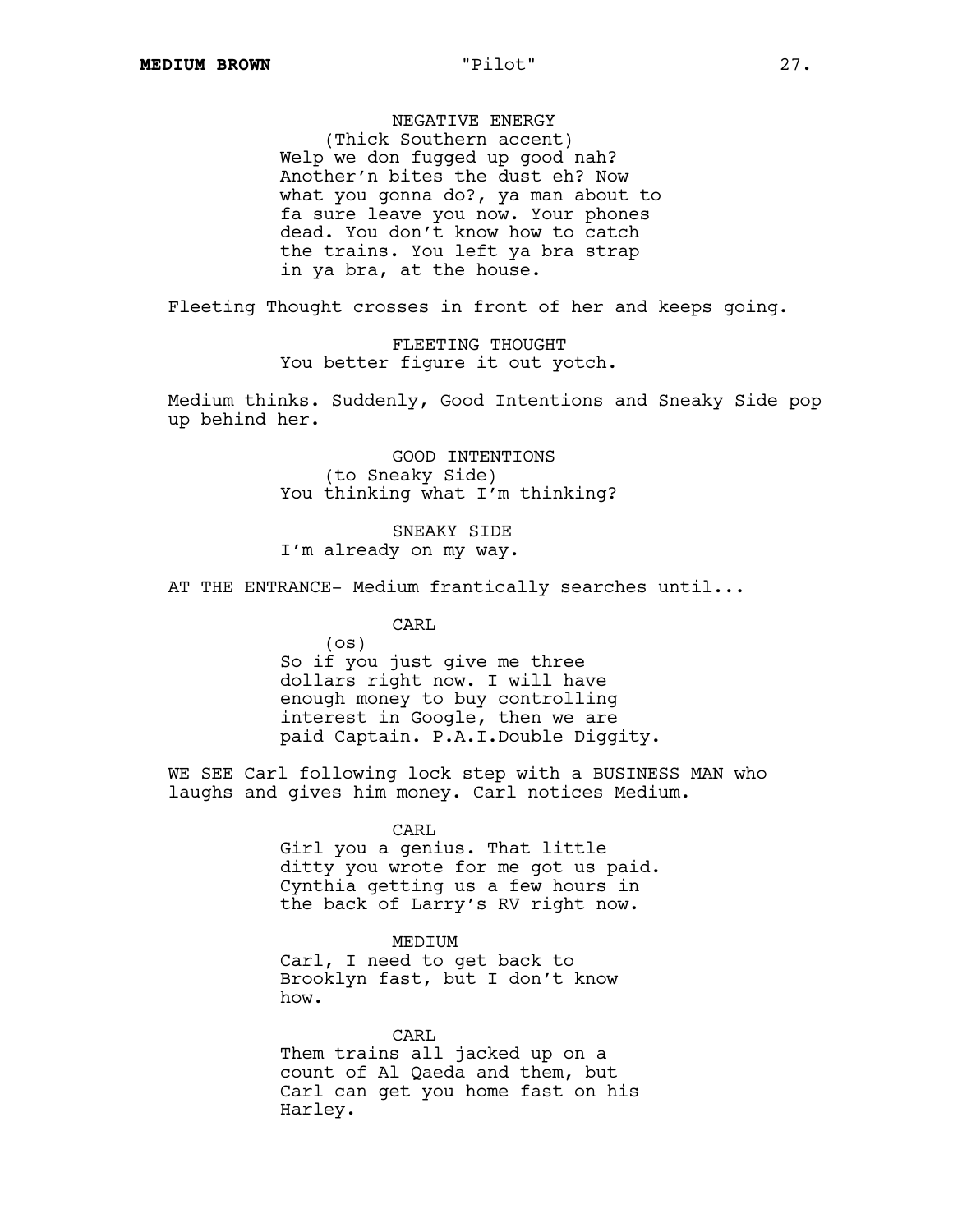SNEAKY SIDE

Oh yeah.

WHIP PAN:

28 EXT. NEARBY ALLEY - NIGHT 28

CARL

Medium meet Harley.

Carl pulls back a tarp to reveal his "Harley", a rusty bike with no seat.

> CARL Hop on. We just got to make a quick stop.

> > WHIP PAN:

29 EXT. BACK ALLEY DOOR - NIGHT 29

Carl and Medium stand at the door. Carl does a secret knock.

CARL I just need to activate and I'll get you home like (snap).

MEDIUM I don't have a dime and you got two bucks.

CARL And change. Two dollars and change.

JI FUNG (60's Asian man) whips open the door and starts yelling in a language no one understands, he brandishes a knife. Carl whips out a butterfly knife and answers aggressively in Korean?

> MEDIUM (answers in Korean) Theres' no reason to talk about his mother sir.

Ji Fung smiles.

30 INT. SUBWAY TRAIN - NIGHT 30

Myron sits on the train, thumbing his phone. WE SEE the two of them in *Game of Thrones* cosplay.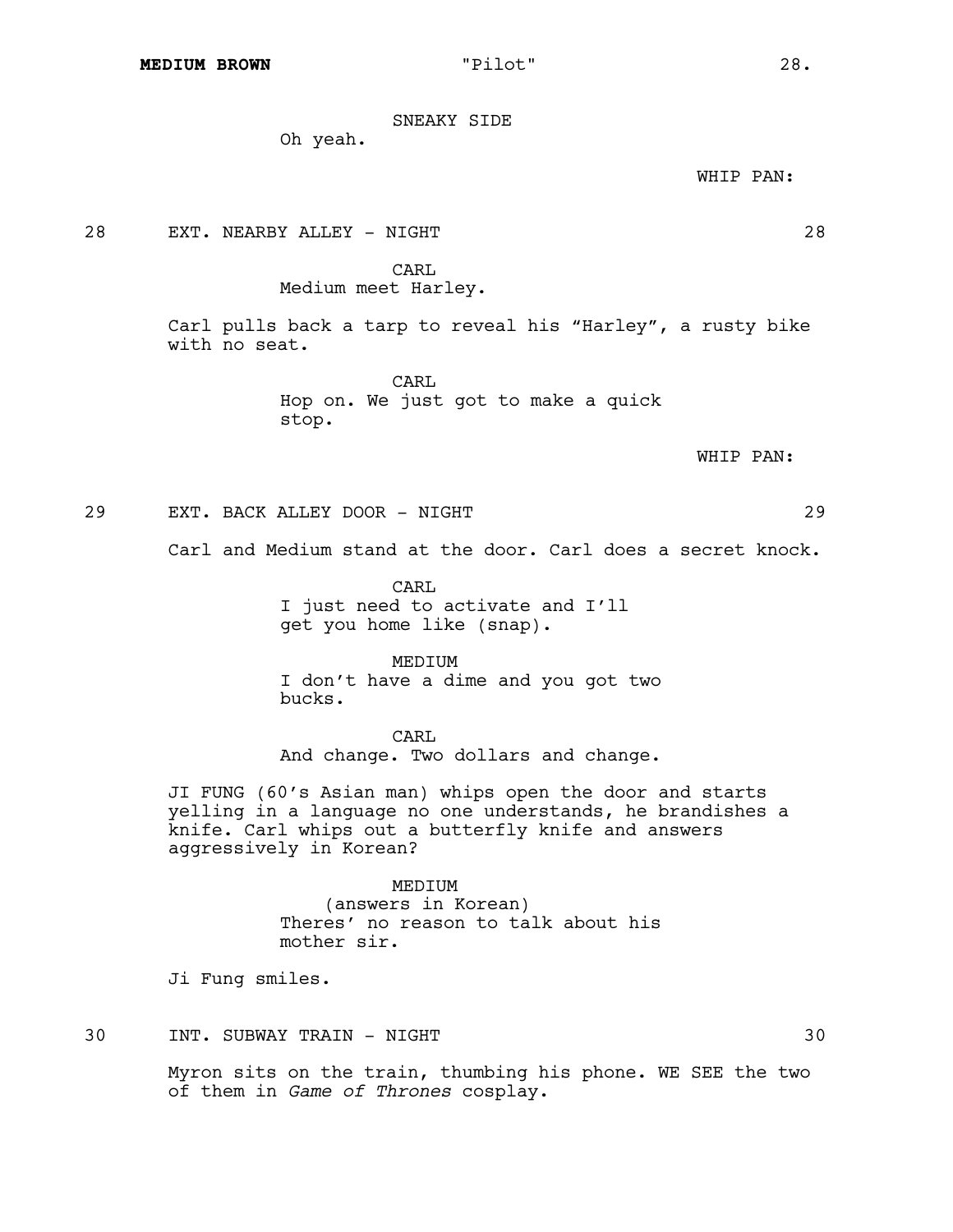CONDUCTOR

(vo) We have a delay at the Myrtle Station due to a service dog chasing a rat on the tracks.

# 31 EXT. NEARBY ALLEY - NIGHT 31

Carl turns to Medium and whispers.

MEDIUM I said, oh hell no. No. No. I am a Southern Belle, everybody knows-

RACHET SIDE (to Good Intentions) We better start checking bus tickets back to the M-I crooked letter.

CARL We ain't got money so you need to buck up so I can activate. Don't you need to get back to your baby girl?

MEDIUM Fine!!! But I ain't lickin' his ashy cheek. (to Ji in Korean) Close your eyes. Hands in your pockets.

Ji Fung obliges. Suddenly WE SEE breast milk squirt all over his face. Ji Fung's tongue laps and toothless childhood laughter show his appreciation. Medium's "friends" grimaces.

> CARL (screaming o.s.) Dr. Do-It-All-Activate.

# 32 EXT. BUSY STREET - NIGHT 32

Medium screams on the handle bars while Carl frantically pumps the bike. They bob and weave through traffic. Medium is scared to death.

> CARL Scoot yo thick ass off my thumbs. Hold on baby girl we only bouta block awayyyy-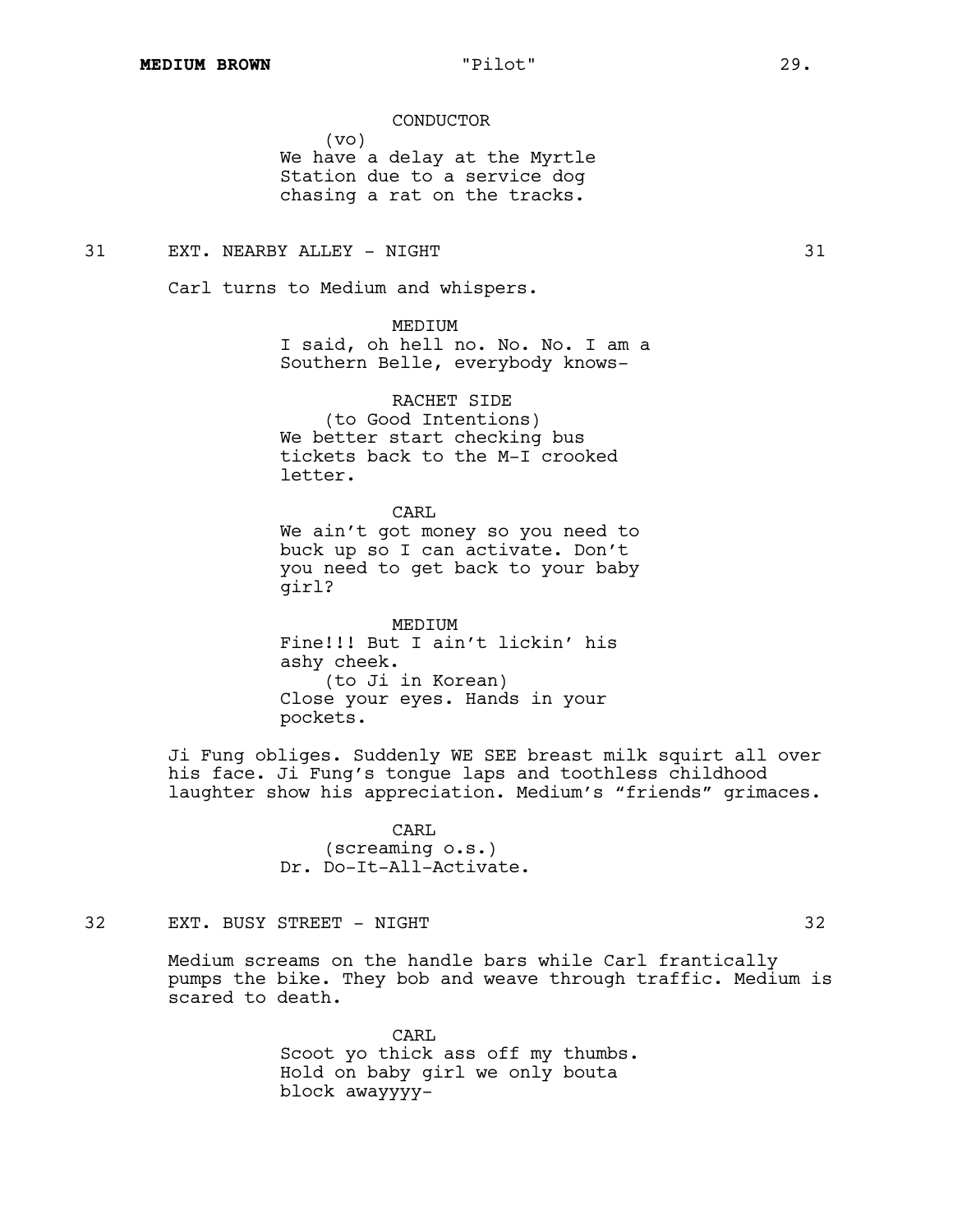Suddenly, Carl hits the corner and his chain pops, catapulting Medium off the front.

Carl lands on a nearby parked car and rolls between them. He is out cold.

ON THE CURB - Good Intentions and Sneaky Side look over Medium.

> SNEAKY SIDE Uh no she's getting up. (to Medium) Stay down girl. It was a good run.

GOOD INTENTIONS Ah damn here she comes. Get out the-

Suddenly MEDIUM'S ADRENALINE (Manly Woman) zip between the two a la *The Flash* knocking the "friends" over.

# ADRENALINE

(fast talker) Get up Medium. Dust off your tits and go save your family. GET UP CHILD! Follow me.

Adrenaline bolts away leaving a stardust trail. Medium pops up, grabs the bike kicks the chain while hopping on the bike in one swoop.

WHIP PAN:

# 33 EXT. SUBWAY PLATFORM - NIGHT 33

Myron exits the train and down the stairs.

# 34 EXT. STREET - NIGHT 34

Medium pumps fast. Good Intentions and Sneaky Ways scream for their souls while riding the handle bars and back bike rack respectively.

NEAR SUBWAY- Myron walks down stairs and drops his phone as he bends down WE SEE Medium in the b.g. He senses something isn't quite right.

# 35 EXT. MYRON'S STREET - NIGHT 35

Medium rounds the corner and sees Myron talking to a NEIGHBOR. They slap fives and he helps them get a couch to the street.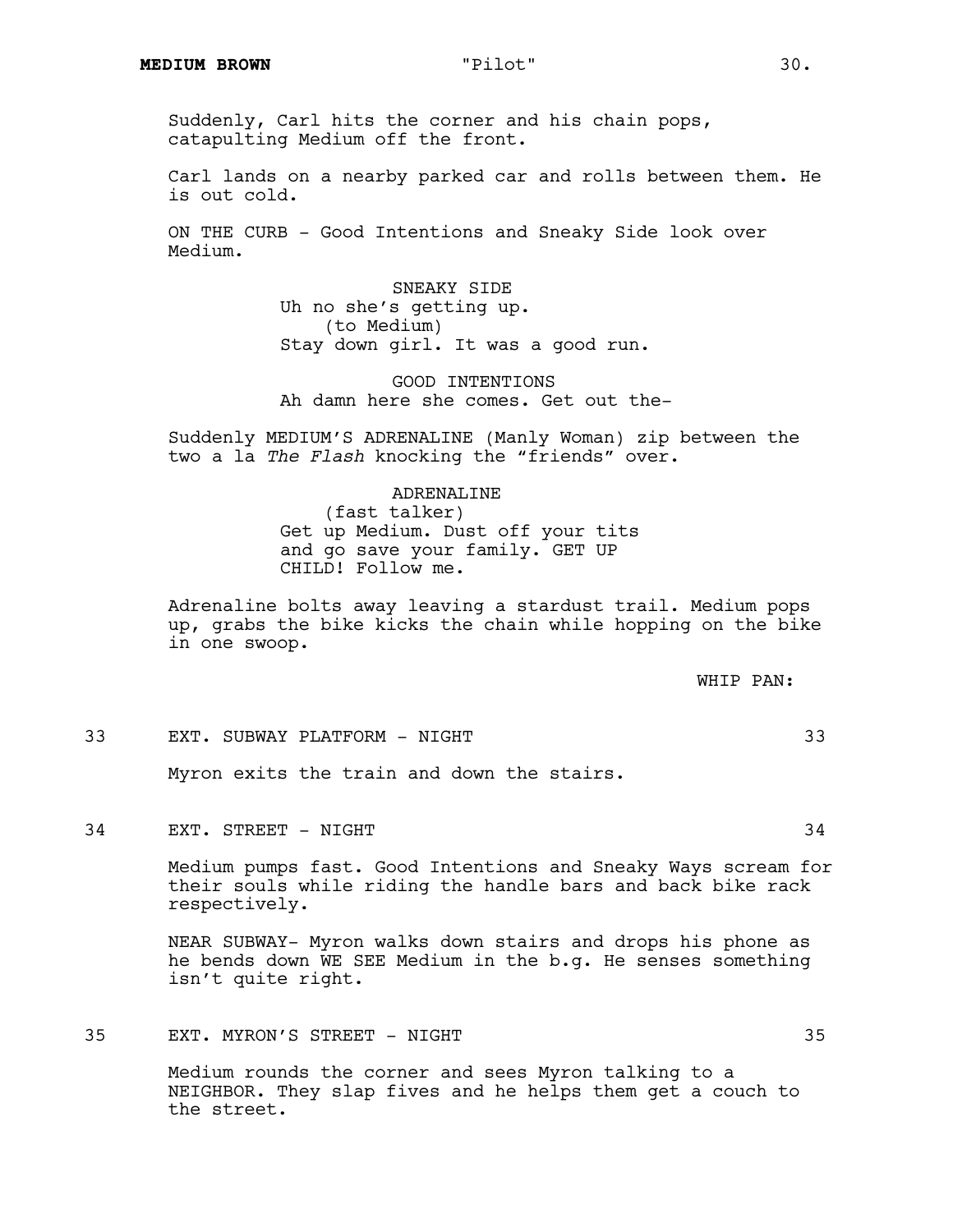|             | GOOD INTENTIONS |  |                   | MEDTUM |
|-------------|-----------------|--|-------------------|--------|
| No. No. No. |                 |  | Damn, Damn, Damn, |        |

Adrenaline zips pass.

# ADRENALINE

COME ON!

36 EXT. BEHIND THE APARTMENT - NIGHT 36

Medium squeezes through a crack in a gate and sees a mountain of junk between her and the fire escape. Damn. WE SEE a Adrenaline hopscotch leap from one trash heap to the next a la *AMERICAN NINJA WARRIOR*. Medium follows suite.

> SNEAKY WAYS This is worse than that night we broke into Popeye's to dig our retainer out the trash.

IN THE FRONT- Myron makes his way up the stairway, the day has taken an emotional toll.

BACK TO:

# 37 EXT. FIRE ESCAPE/BACK OF THE APARTMENT - NIGHT 37

Medium and "friends" survey the battered fire escape.

GOOD INTENTIONS Only thing holding that together is rust, luck and prayer...mostly prayer.

Adrenaline zips in and stops.

GOOD INTENTIONS (to Adrenaline) Come on.

ADRENALINE Please. I'm a extreme junkie not a dumb junkie.

Medium hops up on the escape and shimmies her way up.

38 INT. MYRON'S APARTMENT - NIGHT 38

Myron opens the door and puts down his bag.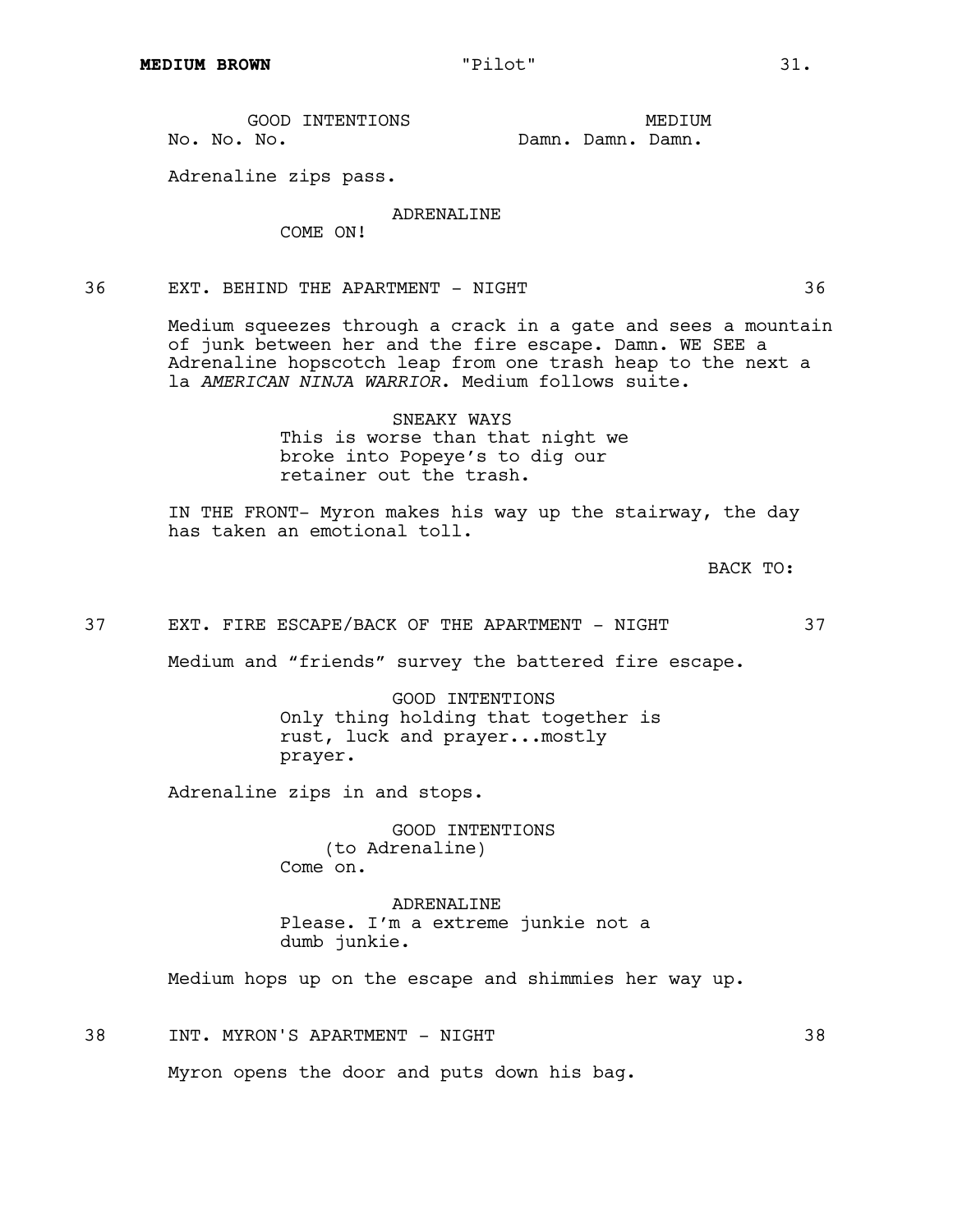# 39 EXT. FIRE ESCAPE/BACK OF THE APARTMENT - NIGHT 39

Just as Medium grabs the last rung, the rusty bannister breaks and she swings down nearly falling. She clutches onto the rail for dear life.

> SNEAKY WAYS Let's just fall and maybe well get some sympathy.

# ADRENALINE Get up Medium!

Sweat beads down her face, her hand trembles. Medium tries to reach for the other railing to no avail. She begins to whimper and slip, when-

# TRADAVION

(os) Nut Da Funk Nu Doin' Out n'ere? We nying to noke (*What the Fuck you doing out here? We trying to smoke?*)

Ladavion and Tradavion both peek their heads over the bannister.

# LADAVION

Well well.

MEDIUM Help me. I'm about to fall.

LADAVION Like you helped us with them icy pops.

TRADAVION Neahhh! (*Yeah*)

MEDIUM Okay I'll give you the icy pops.

TRADAVION Nix. Nicey Nops. (*Six Icy Pops*)

LADAVION

No nine...Each.

# MEDIUM

Okay, okay nine nicey nops.

The boys grab her and pulls her up. Just as...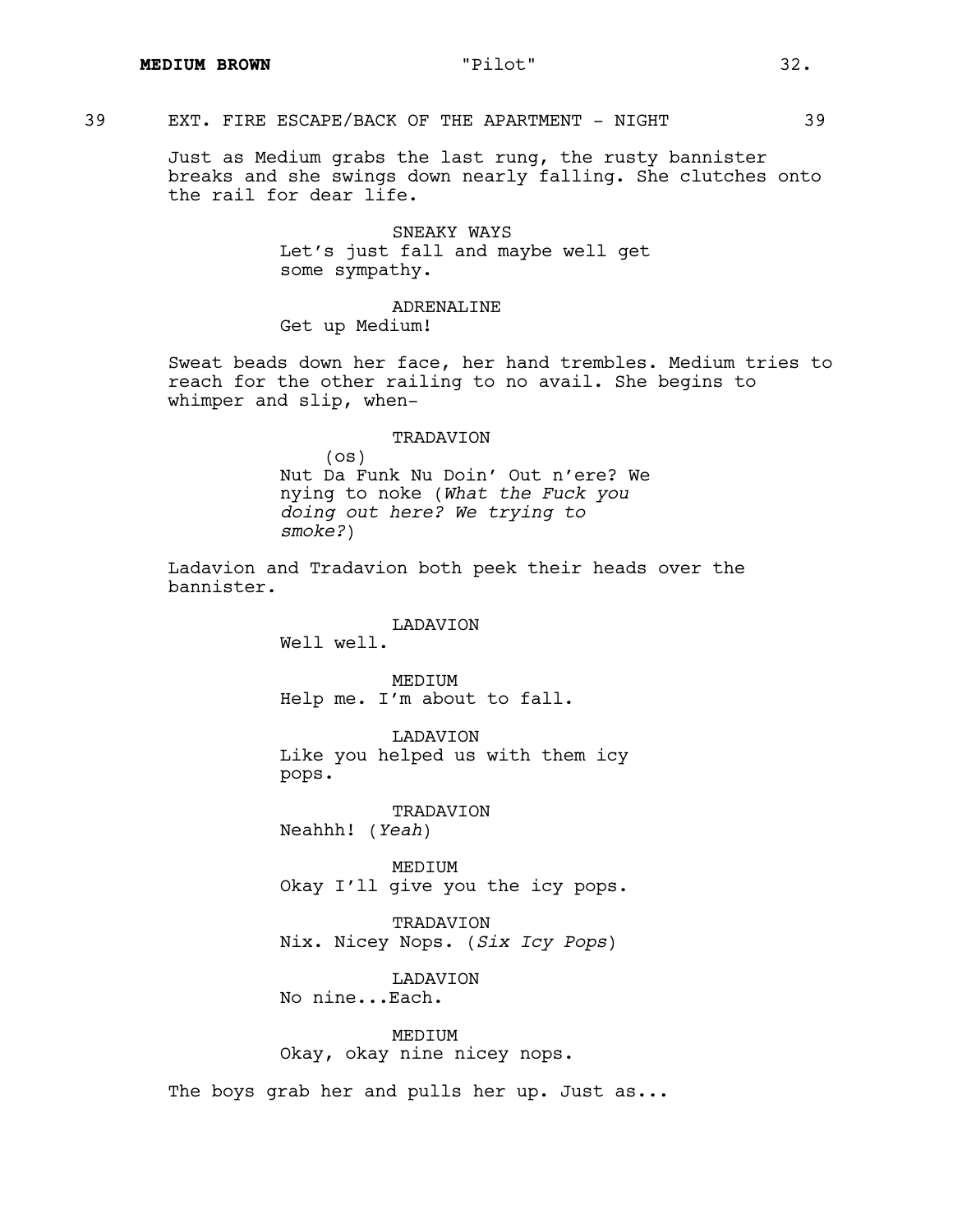40 INT. MYRON'S APARTMENT/LIVING ROOM - NIGHT 40

Myron ends small talk with Deep and kisses his baby girl.

# MYRON Let me go check on Moma Bear.

He makes his way down the hall while thumbing his mail.

# 41 EXT. FIRE ESCAPE/BACK OF THE APARTMENT - NIGHT 41

Medium struggles to pry the window up. Nothing. She even starts kicking the air conditioner. Kick. Kick. kick.

> ADRENALINE Child you betta kick like them damn *Rockettes*.

#### 42 INT. MYRON'S APARTMENT/HALLWAY - NIGHT 42

Myron knock, knock, knocks and enter to find Medium under the covers.

43 INT. MYRON'S APARTMENT/BEDROOM - SAME 43

As Medium peeks her head WE SEE beads of sweat turn to streams. He rushes to her side.

> MYRON Momma Bear, Deep told me you were coming back here because you weren't feeling well, I thought it was cramps. (touches brow) You're burning up and clammy, let me make you some soup honey. Get back under--

Myron tucks her in and notices the mangled A/C on the floor.

MYRON I hope you didn't hurt yourself trying to move that thing out the window. Ai yi yi baby girl.

Myron leaves. WE SEE Good Intentions and Sneaky Ways fall onto the bed on opposite sides of our heroin, exhausted from the evening's near debacle. Myron pops back in.